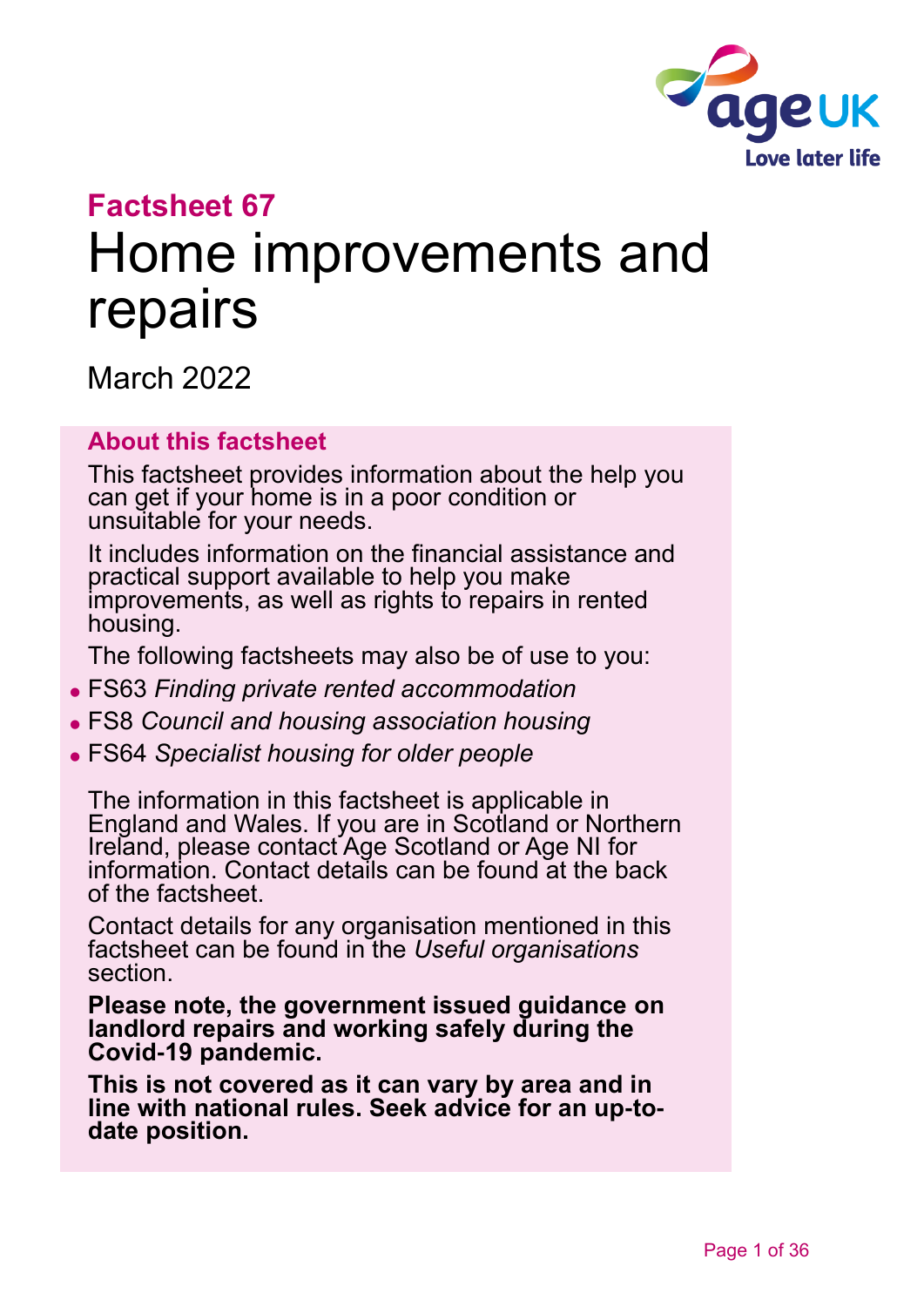# **Contents**

| 1 Local authority help                    | 4               |
|-------------------------------------------|-----------------|
| 1.1 Grants and loans                      | 4               |
| 1.1.1 Disabled Facilities Grant (DFG)     | 4               |
| 1.1.2 Housing Renewal Assistance          | 7               |
| 1.2 Help from social services             | 9               |
| 1.3 Help from Environmental Health        | 9               |
| 2 Home Improvement Agencies (HIAs)        | 11              |
| 3 Heating and insulation improvements     | 12 <sub>2</sub> |
| 3.1 Boiler and other heating emergencies  | 14              |
| 4 Gas and electrical safety               | 14              |
| 5 Tenants' rights                         | 15              |
| 5.1 All tenancies                         | 15              |
| 5.1.1 Repairs                             | 16              |
| 5.1.2 Fitness for human habitation        | 17              |
| 5.1.3 Gas safety                          | 18              |
| 5.1.4 Electrical safety                   | 19              |
| 5.1.5 Smoke and carbon monoxide alarms    | 20              |
| 5.1.6 Furniture                           | 21              |
| 5.2 Social tenancies                      | 21              |
| 5.3 Private tenancies – energy efficiency | 22              |
| 5.4 Houses in multiple occupation         | 23              |
| 5.5 Getting works done                    | 24              |
| 5.5.1 Reporting disrepair or unfitness    | 24              |
| 5.5.2 Making a complaint                  | 25              |
| 5.5.3 Taking further action               | 26              |
| 5.5.4 Security of tenure and disrepair    | 27              |
| 5.5.5 How the local authority can help    | 28              |
| 5.5.6 Doing repairs yourself              | 29              |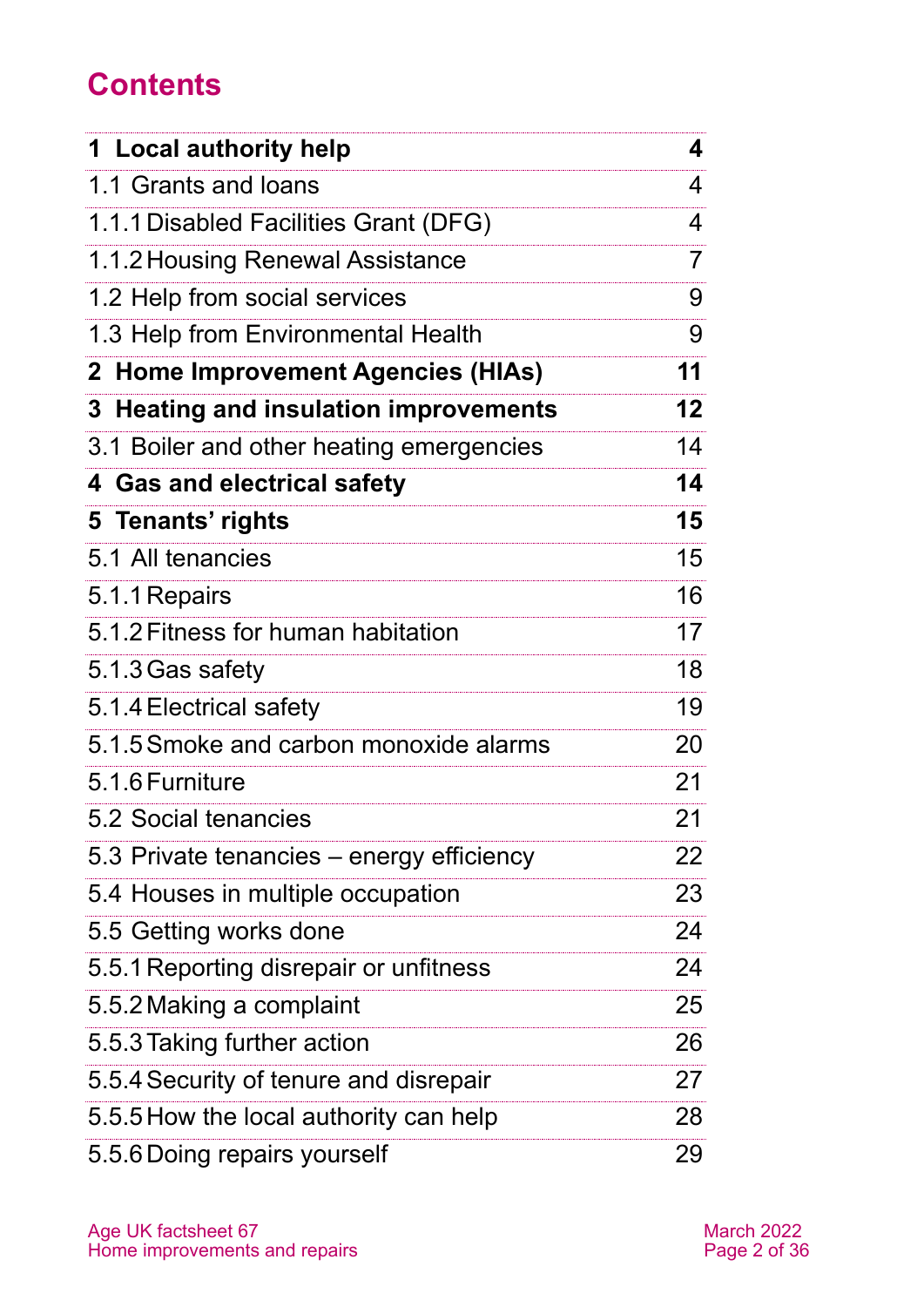| <b>6 Charities</b>                        |    |
|-------------------------------------------|----|
| 7 The Social Fund                         |    |
| 8 Help with interest payments on loans    | RΩ |
| 9 Homeowners - using your home as capital | 31 |
| Useful organisations                      | 32 |
| Age UK                                    | 35 |
| Support our work                          |    |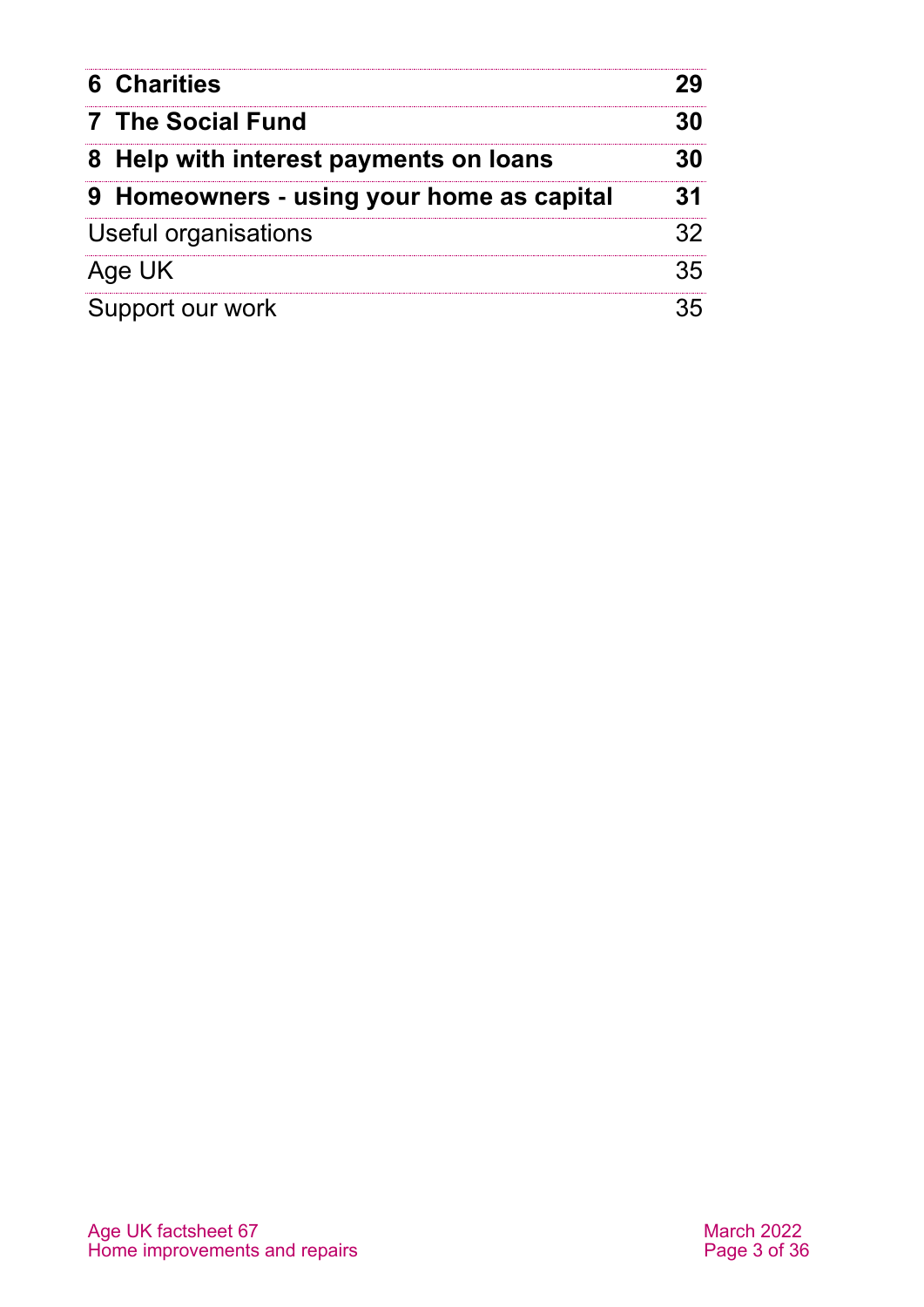# <span id="page-3-0"></span>**1 Local authority help**

The following sections set out how the local authority can help you improve the condition or suitability of your home, for example by providing grants or investigating health and safety risks.

Broadly speaking, this help is available regardless of whether you own or rent your home, although authorities may target some types of assistance towards specific groups. Private renters can sometimes find it difficult to obtain landlord consent for major changes.

# **1.1 Grants and loans**

### **1.1.1 Disabled Facilities Grant (DFG)**

These grants are provided by local authorities to pay for adaptations to a disabled person's home. This includes people with physical or mental health difficulties, hearing, sight, and speech impediments. DFGs are available for different things, including:

- ⚫ facilitating access to and from the home
- making the home safe for you or other people living with you
- ⚫ facilitating access to a room which is used, or could be used, as the main family room or for sleeping
- ⚫ providing a lavatory or washing facilities, or making it possible for you to access or use a lavatory or washing facilities
- ⚫ making it possible for food to be prepared or cooked
- improving the property's heating system so it meets your needs or providing a suitable heating system
- ⚫ facilitating access to and from a garden or enabling safe access.

A local authority must provide a DFG if certain conditions are met. The disabled person must intend to live in the property as their only or main home for at least five years after the works are completed (the '*grant condition period*'), unless special circumstances apply. The grant must be requested for a specific purpose, including those set out above.

The local authority must be satisfied the following apply: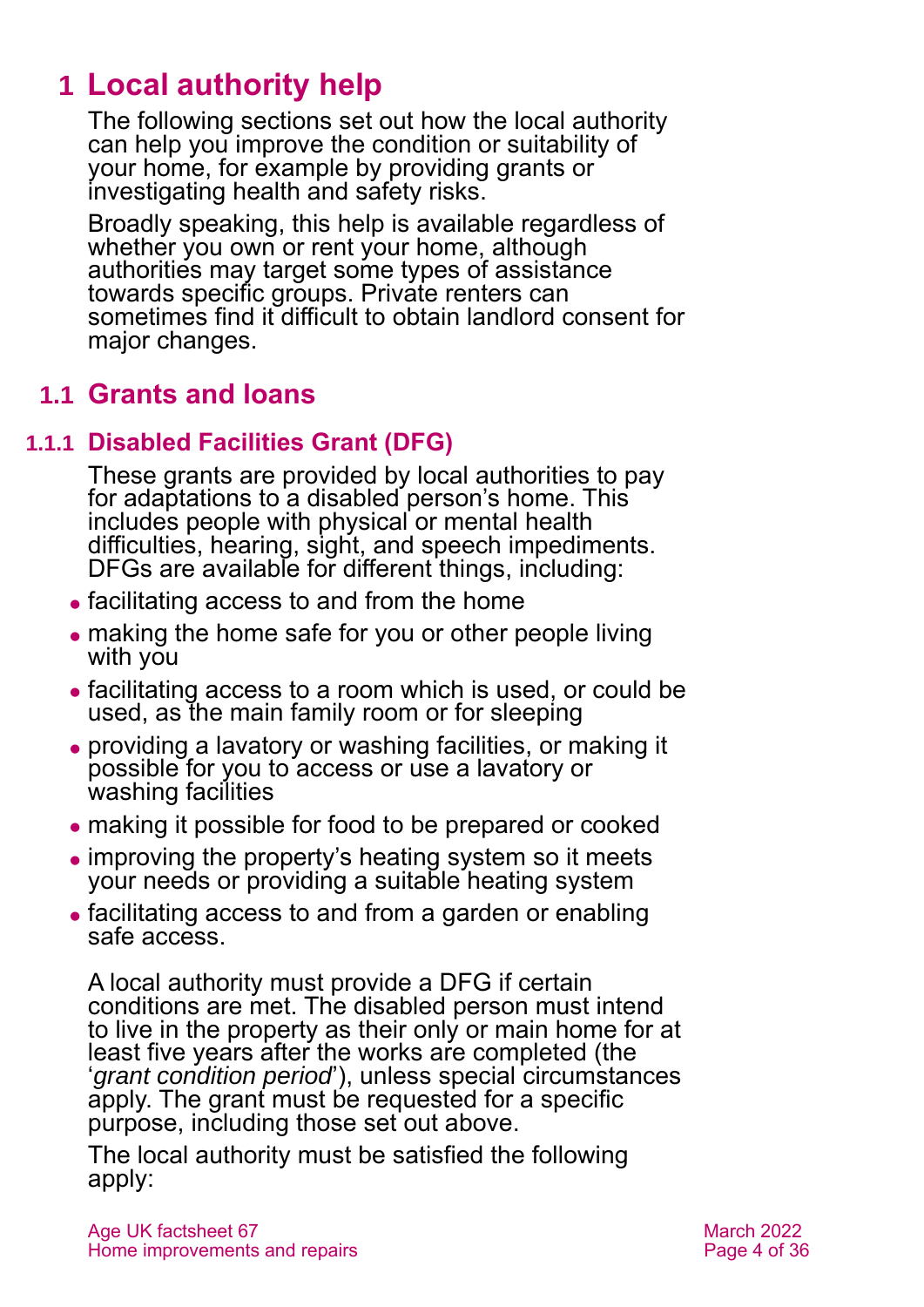- ⚫ the works are necessary and appropriate to meet the needs of the disabled occupant, and
- ⚫ it is reasonable and practicable to carry out the works having regard to the age and condition of the property.

Homeowners and tenants can apply for DFGs, as well as some park homeowners and occupiers of houseboats. The applicant does not have to be the disabled person for whose benefit the works are required, so a landlord can apply to have a property adapted for a disabled tenant.

The applicant must provide the authority with a certificate stating the disabled occupant will live in the property as their only or main home throughout the grant condition period.

If the disabled occupant is a tenant, the authority requires a certificate from the landlord (if different from the applicant) to verify this. Private tenants may find this difficult as most have assured shorthold tenancies, with limited security of tenure after six months or any longer fixed term.

Successful applications made by, or on behalf of, a disabled adult are subject to a means test, unless the application is made by a landlord on behalf of a disabled tenant. This means you may be expected to contribute to the cost of the works.

The maximum amount of grant in **England** is £30,000 and in **Wales** is £36,000. The cost of carrying out works to a suitable standard may exceed the maximum amount. Local authorities can provide discretionary top-up grants or loans in such cases. A local authority may decide to give discretionary financial assistance in addition to, or instead of, a DFG as part of its housing renewal assistance powers

Local authorities must decide a grant application '*as soon as is reasonably practicable*' and certainly within six months of the date of application. Notice of the decision must be in writing and you are entitled to a statement of reasons if turned down. A refusal can be challenged through the complaints procedure and the [Local Government and Social Care Ombudsman](#page-32-0) (**England**) or [Public Services Ombudsman](#page-32-1) (**Wales**).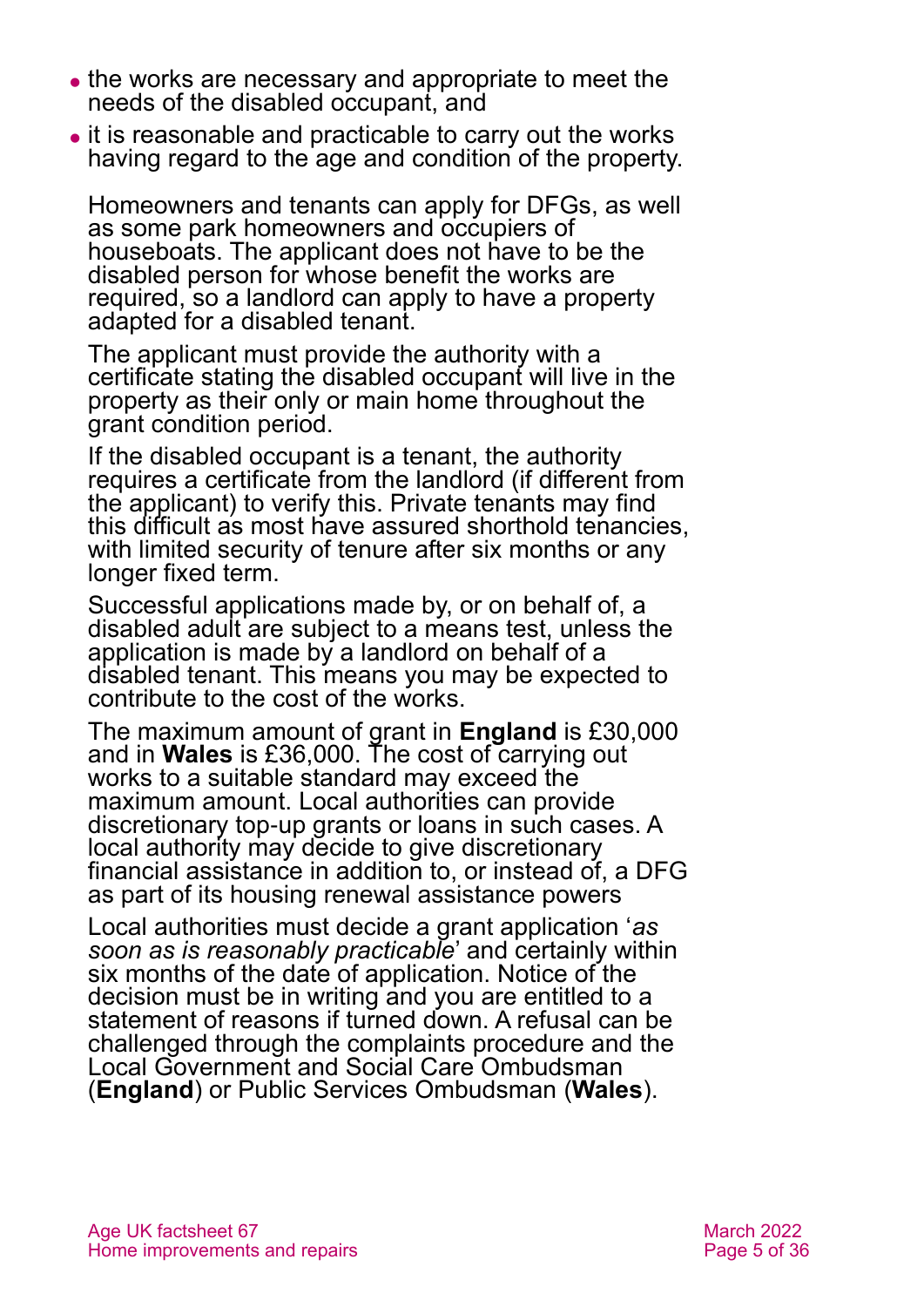### **Tenants**

If you have a disability, your landlord is not required to make changes to your property involving the removal of a physical feature. However, they must make certain '*reasonable adjustments*' if you are being put at a '*substantial disadvantage*'. These include providing signs or notices, replacing, providing or adapting the doorbell or door entry system, or changing the colour of any surface.

Another reasonable adjustment your landlord should make is changing a term of your tenancy if that would prevent you from carrying out adaptations yourself. However, you may face other obstacles, including:

- ⚫ **getting your landlord's consent** even if a term in your tenancy agreement prohibiting alterations is changed, you are likely to have to get your landlord's consent before carrying out any adaptations. Consent should not be withheld unreasonably.
- ⚫ **if you are a social tenant, disputes over who should pay for works** –local authorities sometimes refuse to consider DFG applications from social tenants, saying the landlord should pay.

This is inappropriate – DFGs are supposed to be tenure-neutral, meaning any tenant can apply. Authorities may have agreements with social landlords about how adaptations are funded, but this should not result in a worse service for social tenants.

⚫ **if you are a social tenant, disputes over rehousing** – social landlords sometimes recommend rehousing as an alternative to adapting a tenant's existing home. However, recent case law suggests that a DFG application should not be turned down on this basis alone.

In *[McKeown v Islington](https://www.bailii.org/ew/cases/EWHC/Admin/2020/779.html)*, the High Court determined that the appropriateness of works must be judged with respect to the specific needs they are designed to address, e.g. is a stair lift necessary and appropriate to meet the tenant's access needs? Authorities should not take the wider suitability of the property (including, arguably, whether it is under-occupied) into account here.

⚫ **if you are a private tenant, difficulties getting a landlord's certificate** – the requirement to confirm you will remain in the property for five years can cause difficulties if you have a short-term tenancy.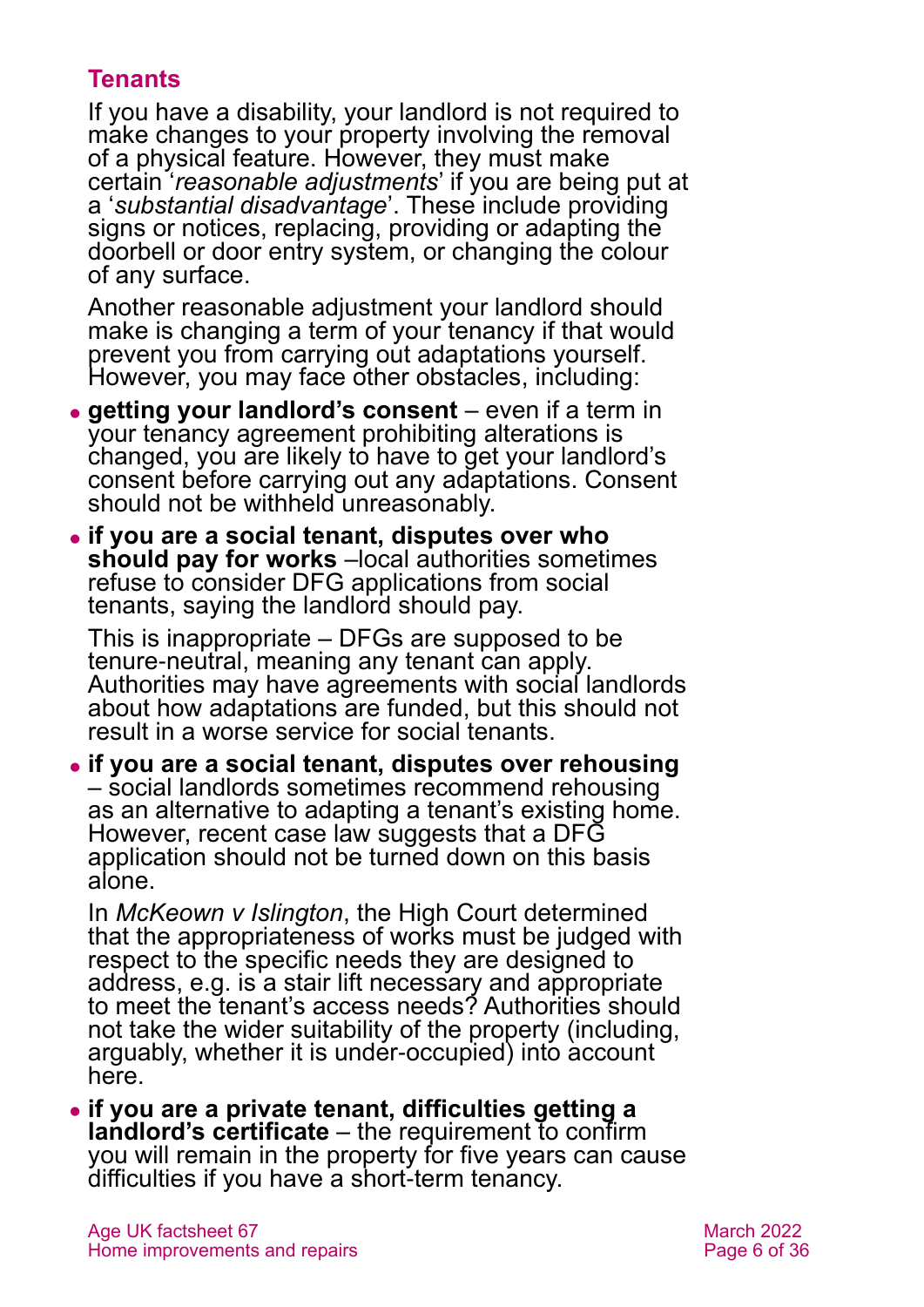Government-commissioned guidance on adaptations encourages local authorities to make '*every attempt*' to secure landlord consent, which may include offering to remove the adaptation once it is no longer required. Alternatively, you may wish to ask to join your local authority social housing waiting list ('*housing register*'). See FS8 *[Council and housing association housing](https://www.ageuk.org.uk/globalassets/age-uk/documents/factsheets/fs8_council_and_housing_association_housing_fcs.pdf)* for more information.

Seek advice if you are in any of these positions. It may be possible to challenge a negative decision.

Seek advice immediately if your landlord takes steps to evict you following a request for a disability-related alteration - the *Equality Act 2010* prohibits '*managers of premises*' from discriminating against disabled tenants, including by evicting them.

#### **More information on DFGs and the means test**

For more information, see [factsheet 42,](https://www.ageuk.org.uk/globalassets/age-uk/documents/factsheets/fs42_disability_equipment_and_home_adaptations_fcs.pdf) *Disability [Equipment and home adaptations](https://www.ageuk.org.uk/globalassets/age-uk/documents/factsheets/fs42_disability_equipment_and_home_adaptations_fcs.pdf)*, or Age Cymru factsheet 42w, *[Obtaining disability equipment and](https://www.ageuk.org.uk/globalassets/age-cymru/documents/information-guides-and-factsheets/fs42w.pdf)  [home adaptations in Wales](https://www.ageuk.org.uk/globalassets/age-cymru/documents/information-guides-and-factsheets/fs42w.pdf)*.

#### **1.1.2 Housing Renewal Assistance**

Your local authority may provide other housing-related grants, loans, or services. These may be used to top up a DFG, speed up the delivery of adaptations, or improve the home in other ways.

In law, this help is called '*housing renewal assistance*', but your local authority may use a different name. Ask them for information on their full range of housing grants, loans, and services.

Housing renewal assistance is for help with:

- ⚫ repairs, improvements, and adaptations
- the demolition of accommodation and rebuilding costs
- securing new accommodation if the authority buys your current home, or decides it is not economically viable to adapt or improve it.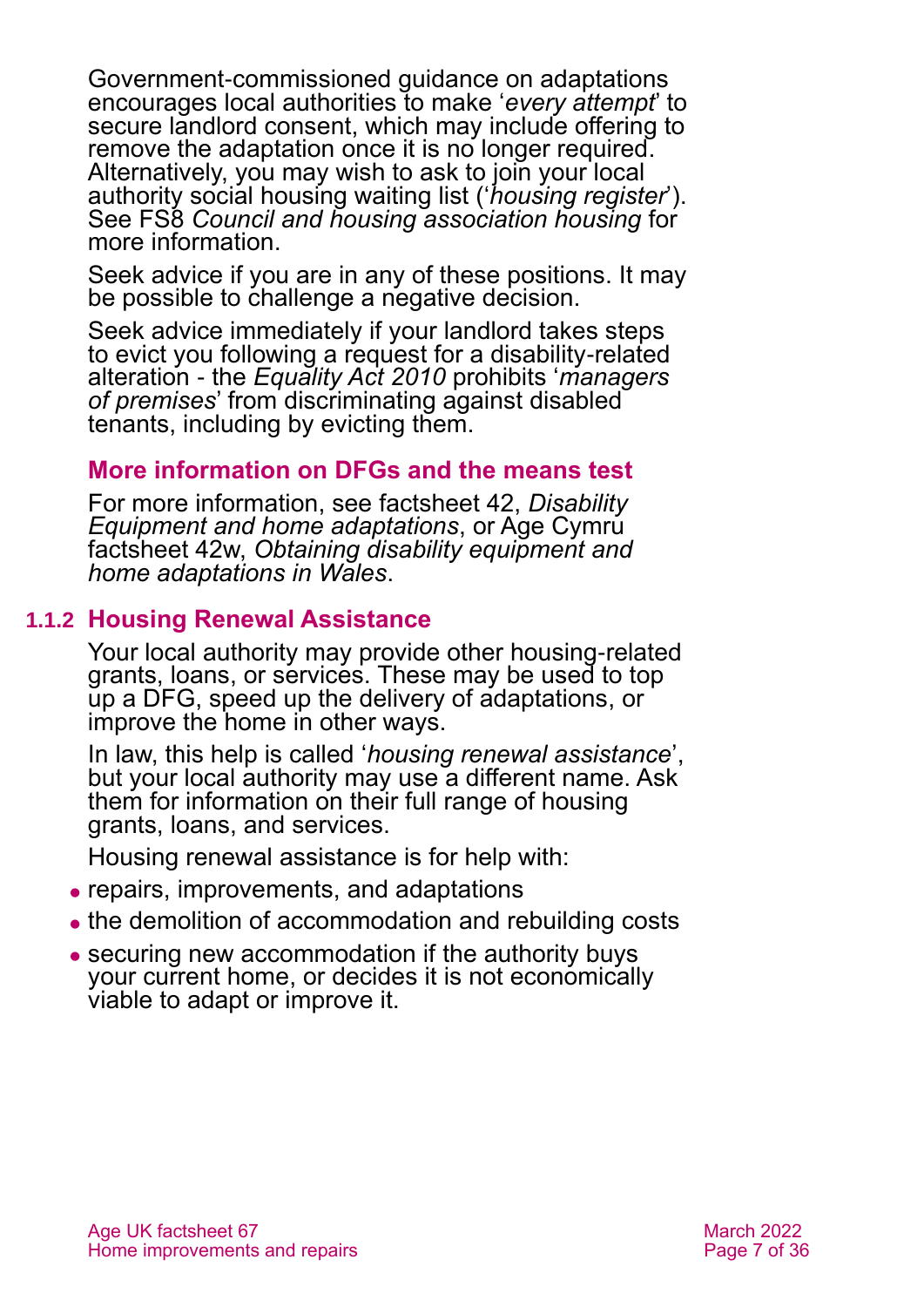Help can be provided '*in any form*', so you may be able to get grants, loans, labour, discounted materials, or temporary accommodation. Help may be provided by a third party, such as a Home Improvement Agency. It may be provided unconditionally, or subject to certain conditions such as repaying all, or part, of a loan, or making a contribution towards the costs. Loans may be provided as part of an equity-release style scheme.

Local authorities must have a formal policy in place before providing this help and can only provide help in line with the policy. Not all authorities have a policy, but a full version should be available for inspection at their main office if they do. You can ask for a summary to be sent by post, for which a reasonable charge can be made. This should tell you:

- the type of assistance available
- whether you are eligible to apply
- how to make an enquiry or application
- any conditions attached and terms of repayment if these apply
- ⚫ target timescales for operating different parts of the process
- advice and assistance from a local Home Improvement Agency.

When providing help, the local authority must:

- set out in writing the terms and conditions under which it is being given
- ⚫ ensure you receive appropriate advice or information about the extent and nature of any obligations (financial or otherwise) you are taking on
- take account of your ability to make any repayments.

Most local authorities have a complaints procedure if you are unhappy with the way your application is treated.

If you are unhappy with the authority's response to your complaint, you can complain to the [Local](#page-32-0)  [Government and Social Care Ombudsman](#page-32-0) in **England** or the [Public Services Ombudsman for](#page-32-1) **Wales**.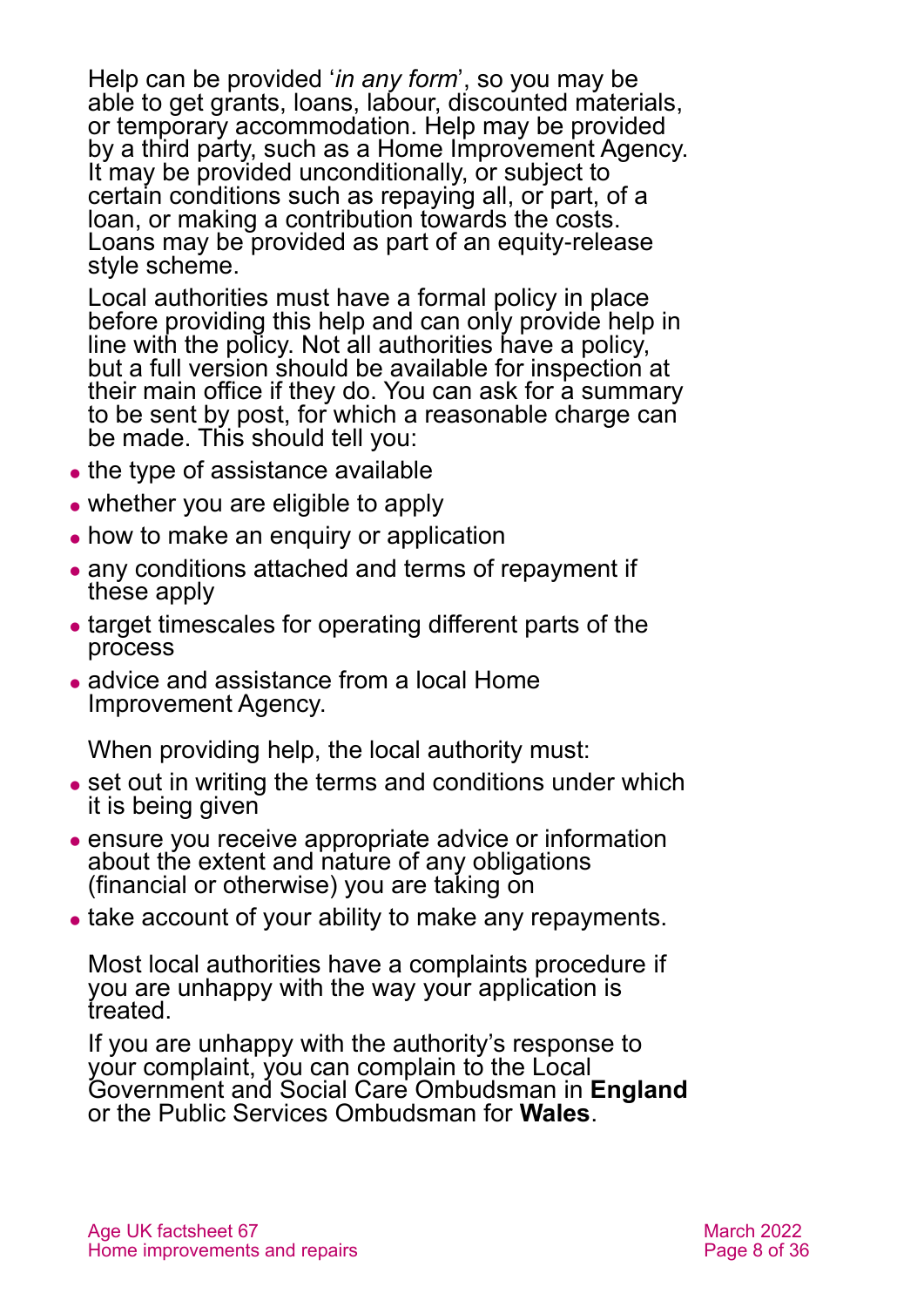# **1.2 Help from social services**

#### **Minor adaptations and equipment in England**

Local authorities are not allowed to charge for aids and minor adaptations that are provided to assist with nursing at home or to aid daily living. An adaptation is minor if it costs £1,000 or less to make.

If you need equipment to help you manage better at home or your home would better meet your needs if adapted, contact the local authority social services department for a needs assessment. If the adaptation required is not classed as minor, you may get help through a DFG.

For more information, see section 2.2 of factsheet 42, *[Disability Equipment and home adaptations](https://www.ageuk.org.uk/globalassets/age-uk/documents/factsheets/fs42_disability_equipment_and_home_adaptations_fcs.pdf)*.

#### **Minor adaptations and equipment in Wales**

Contact the local authority social services department for a needs assessment if you feel you need disability equipment or adaptations.

Social services may expect you to pay towards disability equipment you have been assessed as needing. Any charge must be reasonable for you to pay based on your individual financial circumstances.

Adaptations are grouped into three categories: '*small*', '*medium*' and '*large*'. Means testing requirements have been removed by the Welsh Government for all adaptations except DFGs that are classified as large.

For further information on disability equipment and adaptations in Wales, see Age Cymru factsheet 42w, *[Obtaining disability equipment and home adaptations](https://auk-cms-web2.ageuk.org.uk/globalassets/age-cymru/documents/information-guides-and-factsheets/fs42w.pdf)  [in Wales](https://auk-cms-web2.ageuk.org.uk/globalassets/age-cymru/documents/information-guides-and-factsheets/fs42w.pdf)*.

# <span id="page-8-0"></span>**1.3 Help from Environmental Health**

The local authority is responsible for dealing with health and safety risks in the local area. It is usually the Environmental Health team that does this. They have powers and duties under two separate Acts.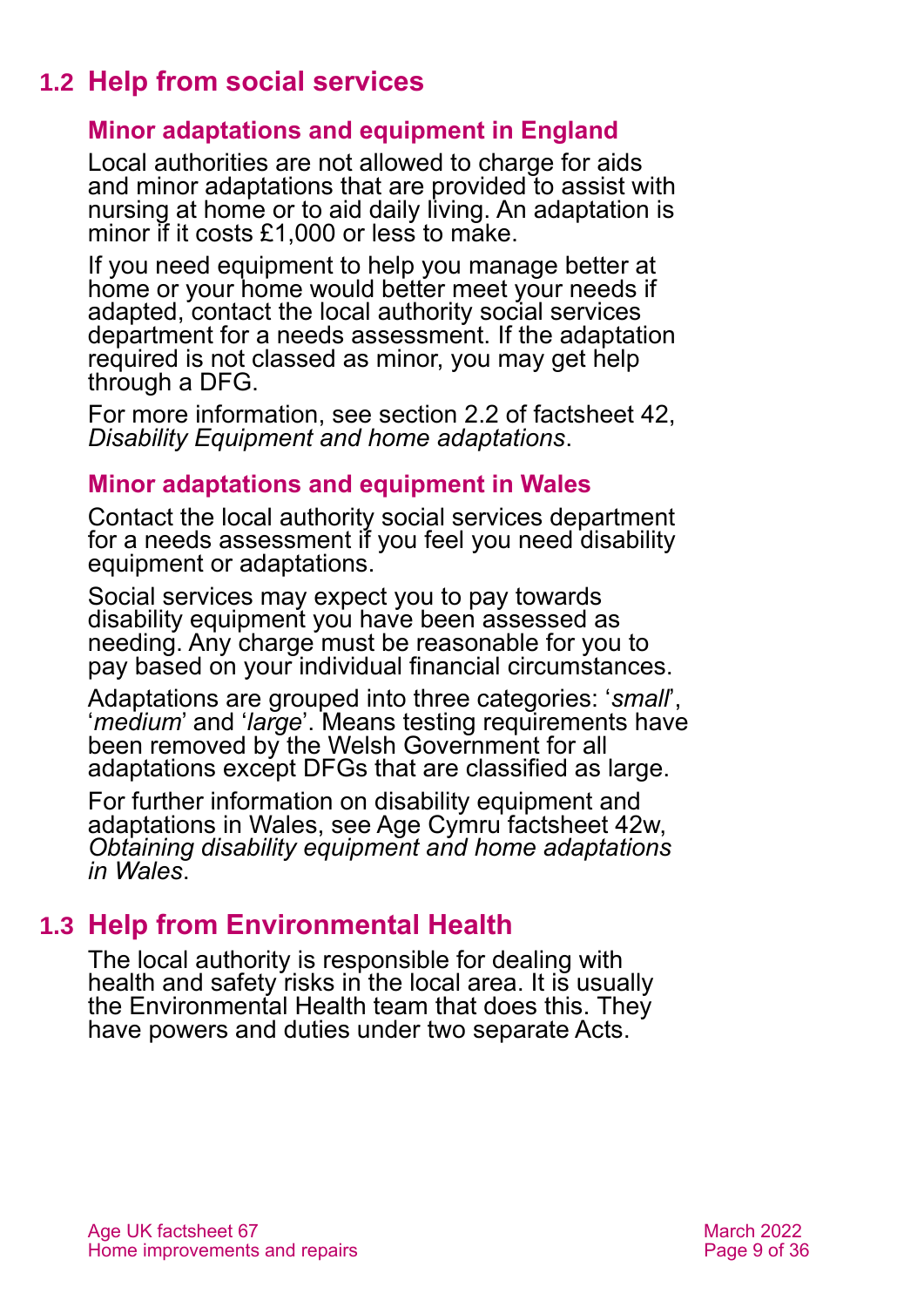Under the *[Environmental Protection Act 1990](http://www.legislation.gov.uk/ukpga/1990/43/contents)*, the authority has a duty to investigate complaints about '*statutory nuisances*'. Your home may be classed as a statutory nuisance if its condition is affecting your health or causing a nuisance. The following neighbourhood issues may be similarly classed as statutory nuisances:

- ⚫ excessive noise from a neighbouring premises
- ⚫ smoke, fumes, dust, smells, or artificial light from neighbouring premises
- a waste accumulation or deposit.

If you complain about a potential statutory nuisance, the authority has a duty to take such steps as are reasonably practicable to investigate it, for example by sending an environmental health officer (EHO) to inspect the property or area. If the EHO is satisfied a statutory nuisance exists, the authority is under a duty to serve a notice on the person responsible for the nuisance requiring it to be '*abated*'.

Under the *[Housing Act 2004](http://www.legislation.gov.uk/ukpga/2004/34/contents)*, local authorities are responsible for inspecting housing for hazards. They use the Housing Health and Safety Rating System (HHSRS) to do this.

A hazard is a health or safety risk that arises from a '*deficiency*' in the property, building or wider area. A deficiency could be a disrepair issue or a problem with the design or construction of the property.

An assessor (a local authority EHO) looks at whether a deficiency could lead to accident or illness and how serious that might be. The assessment is based on the risk posed to the potential occupant who is most vulnerable to the hazard, for example a child or older person.

There are 29 categories of hazard, including:

- ⚫ dampness, excess cold or heat
- ⚫ pollutants, e.g. asbestos, carbon monoxide, lead
- ⚫ lack of space, security or lighting, or excessive noise
- ⚫ poor hygiene, sanitation, water supply
- ⚫ potential accidents falls, electric shocks, fire, burns, scalds
- ⚫ potential for collisions, explosions, structural collapse.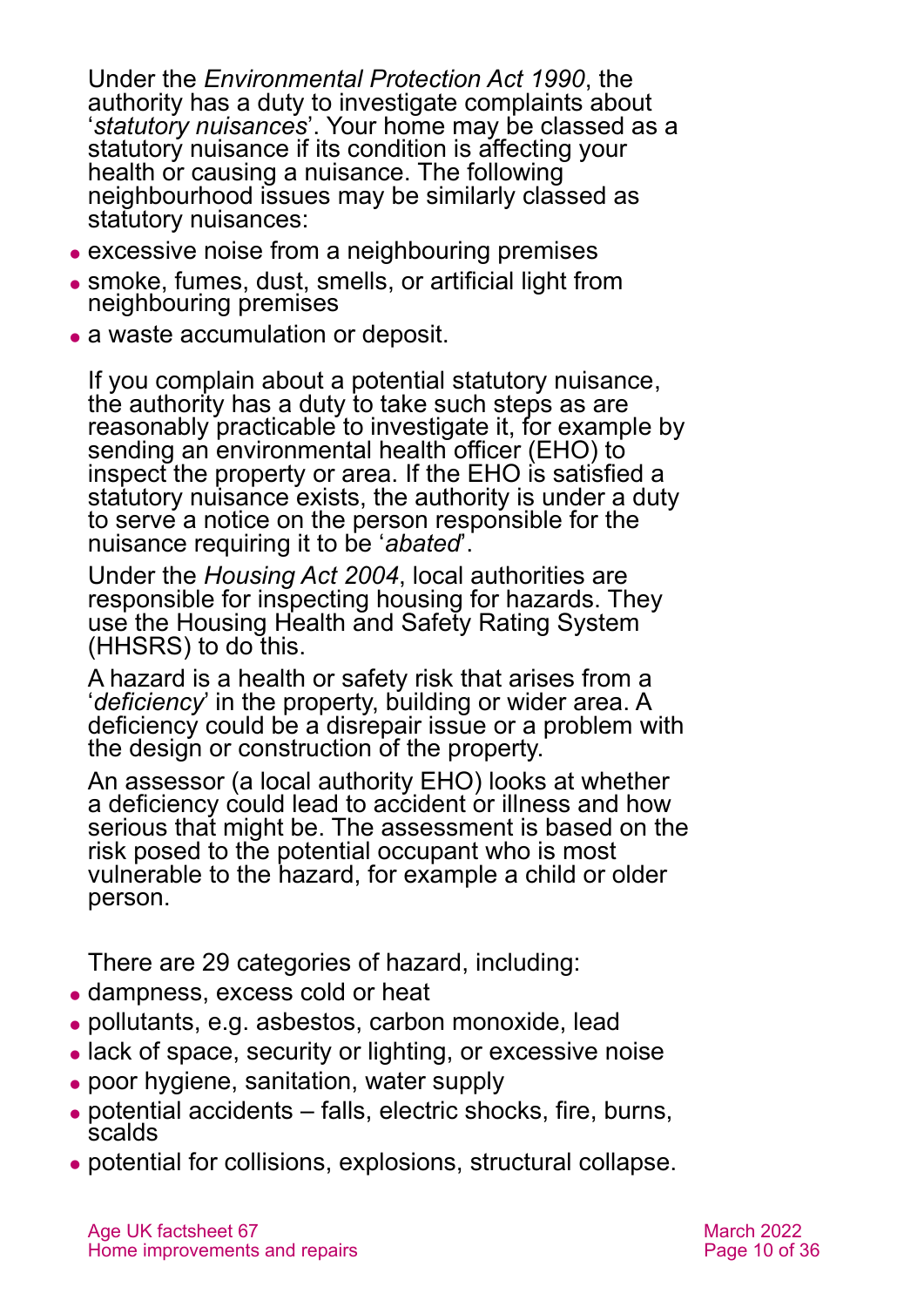Hazards are rated according to how serious they are. The highest risks and most dangerous hazards are in Category 1 and the less dangerous are in Category 2. Local authorities have a duty to take action to deal with Category 1 hazards and a power, but not a duty, to act on Category 2 hazards.

Courses of action available include:

- ⚫ serve an improvement notice requiring remedial work
- ⚫ make a prohibition order closing the whole or part of a property to all people or restricting the number of permitted occupants
- ⚫ serve a hazard awareness notice to let the person responsible know about the hazard and tell them how to remedy it
- take emergency action (if there is imminent risk of harm, the authority can take action to remedy the problem and then recover the costs)
- ⚫ make a demolition order
- ⚫ declare a clearance area if other buildings in the area are also hazardous.

If you are a homeowner, you may wish to contact Environmental Health if you are being affected by problems in a neighbouring property, including business premises, or in the wider area.

If you are a tenant, Environmental Health can be helpful in forcing your landlord to carry out repairs, including where an issue does not fall within your landlord's repair and maintenance duties. See [section](#page-14-0)  [5](#page-14-0) for more information.

# <span id="page-10-0"></span>**2 Home Improvement Agencies (HIAs)**

HIAs are not-for-profit organisations run by local authorities, housing associations, and charities. They support older and vulnerable people to enable them to remain in their own homes and live independently for longer.

Different HIAs provide different services, including advice on energy efficiency, housing options, and money and benefits, as well as help with applying for grants and loans. They can identify reputable local contractors and oversee works for you.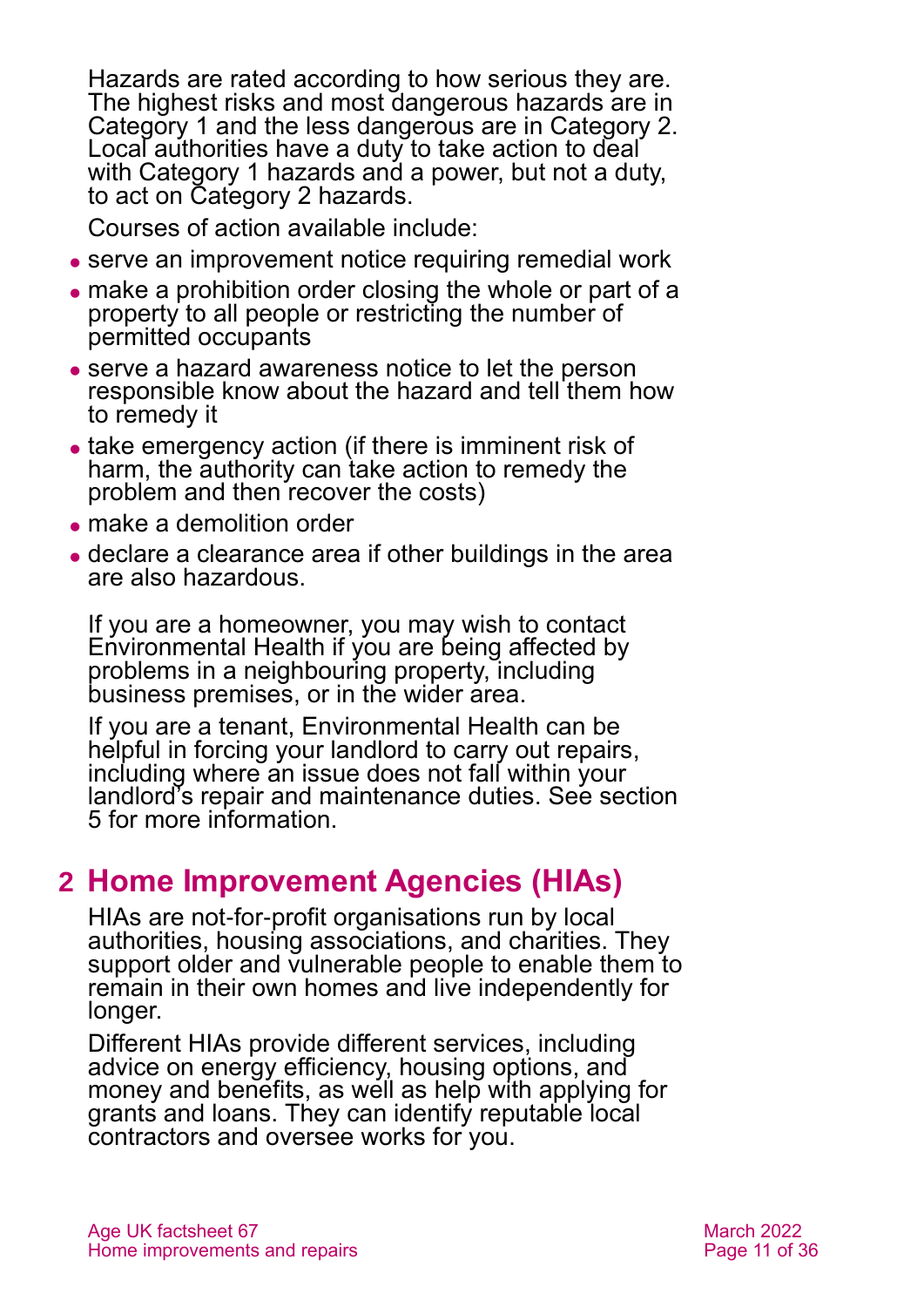Many run their own handyperson services, carrying out small home improvement works such as gardening, minor repairs and adaptations, safety and security checks, and energy efficiency measures.

To find out if there is an HIA in your area, in **England**  contact:

- ⚫ your [local Age UK](#page-34-1)
- ⚫ your local authority housing department, or
- ⚫ [Foundations](#page-31-1) the national co-ordinating body for HIAs.

If you live in **Wales**, contact:

- [Care & Repair Cymru](#page-31-0)
- ⚫ your local [Age Cymru,](#page-34-3) or
- <span id="page-11-0"></span>⚫ your local authority housing department.

# **3 Heating and insulation improvements**

There is a government scheme, the Energy Company Obligation (ECO), offering help with heating and insulation improvements.

ECO is run by the larger energy suppliers. You can apply to any supplier participating in the scheme, they do not have to supply your energy. They can choose the measures that are most cost effective to install and may fund all or only part of the cost.

Government has committed to extending ECO until at least 2026. The rules may change in April 2022, for example more support may be available for owneroccupiers, people living in the least energy efficient homes, and through the local authority. Speak to an adviser if you want to know more after this point.

#### **Who gets help under ECO?**

To get help, you must be an owner-occupier or private tenant in receipt of certain '*qualifying benefits*', or a social tenant living in housing with an Energy Performance Certificate rating of E, F or G. Qualifying benefits include Pension Credit Guarantee Credit and Attendance Allowance.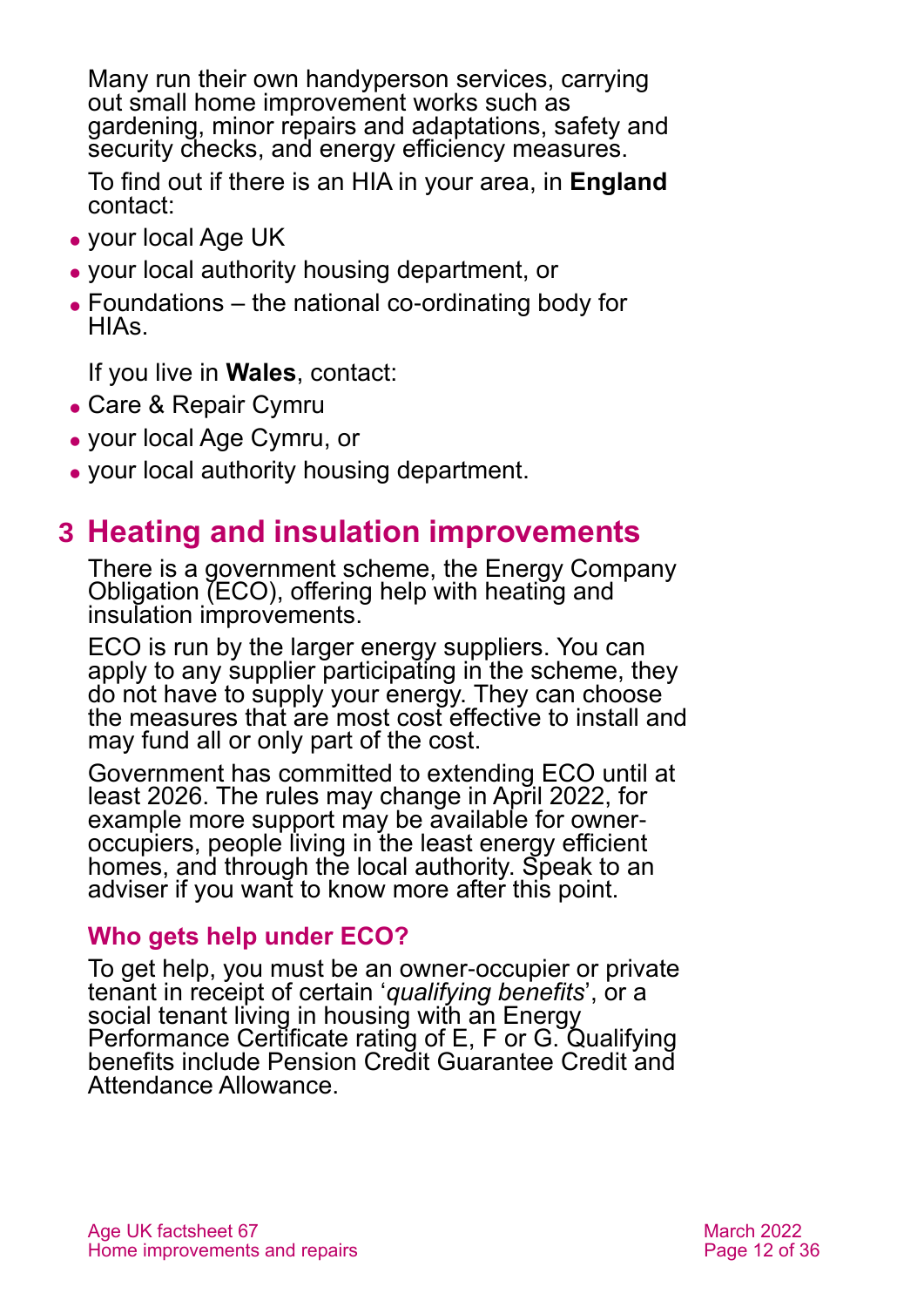If you do not meet the conditions, you may be able to get help from the local authority instead. This can be if you are in fuel poverty, or on a low income and vulnerable to the effects of cold, or your property has solid walls and neighbouring properties are having insulation installed.

Check if your local authority has published a statement on how it intends to identify fuel poor or vulnerable households.

#### **What help do you get under ECO?**

You can get help with insulation work or heatingrelated improvements such as the installation of '*first time*' central heating.

You can get a broken boiler repaired or replaced if you are an owner occupier, but not if you are a tenant. This is because landlords are responsible for keeping tenants' boilers in repair and proper working order. You may be able to get an inefficient heating system upgraded.

#### **Next steps**

If you think you may be eligible, make enquiries with a range of participating suppliers. They have different ways of meeting their targets, so you may be successful with one supplier and not another.

If you have a local HIA, they may be able to give advice on ECO and help you apply. They may have access to other funding sources if you are not eligible for ECO or are asked to make an unaffordable contribution.

If you are a private tenant living in a property with a low energy efficiency rating, your landlord may be required to bring it up to standard. See [section 5.3](#page-21-0) for more information.

#### **Wales**

In Wales, as well as ECO, there is Nest – a Welsh Government scheme to reduce fuel poverty and improve energy efficiency. See Age Cymru Factsheet 1w, *[Help with heating costs in Wales](https://www.ageuk.org.uk/globalassets/age-cymru/documents/information-guides-and-factsheets/fs1w.pdf)* for further information.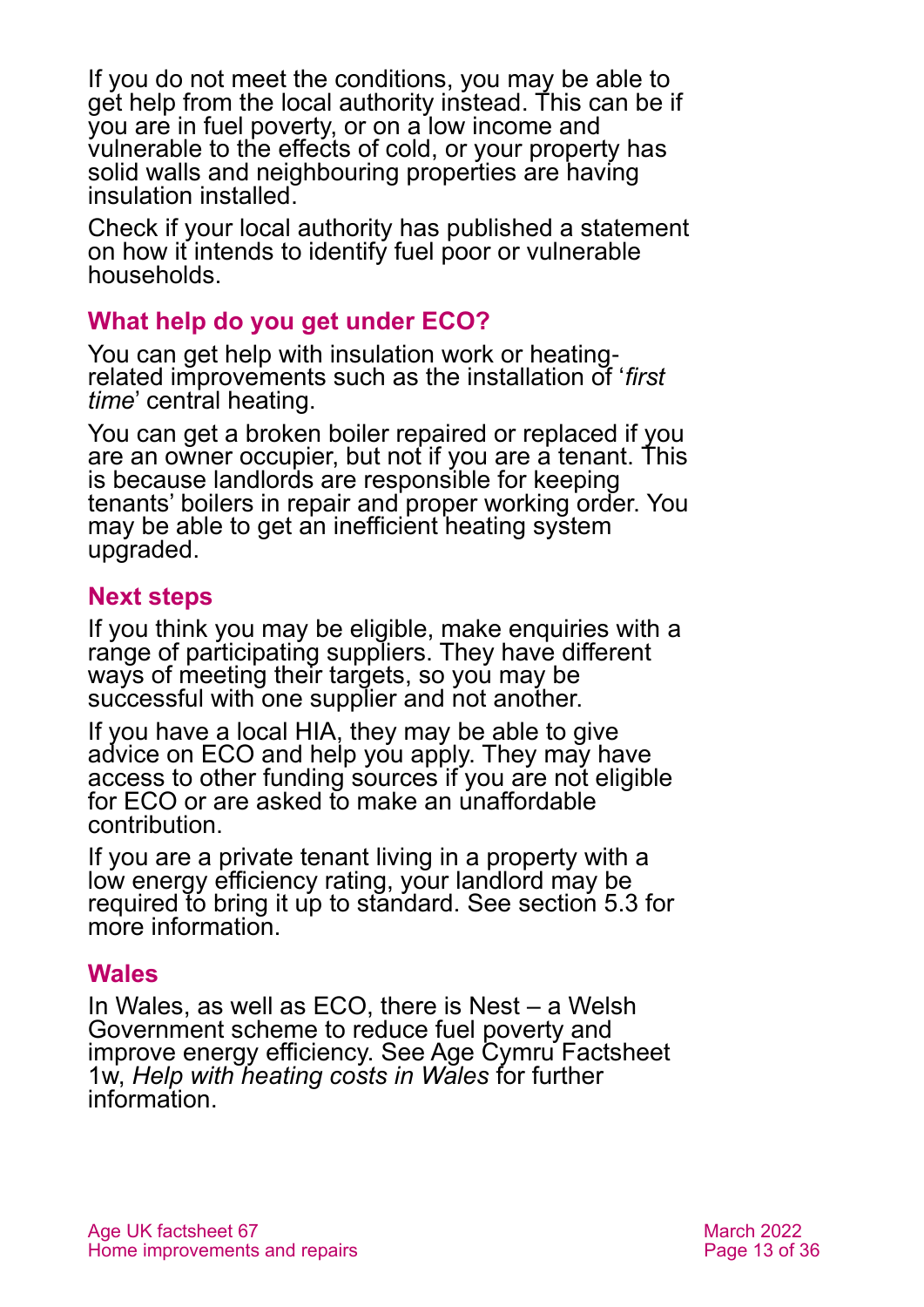# **3.1 Boiler and other heating emergencies**

If you rent your home, your landlord is likely to be responsible for repairing a faulty boiler, radiator, fire or fitted electric heater. A local authority landlord should resolve a heating issue within one to three working days depending on the time of year. See [section 5](#page-14-0) for more information.

If you own your own home and do not have boiler or home emergency cover, you may be able to get help with a boiler repair or replacement through ECO (and Nest if in Wales). You may be able to get help from the local authority through its housing renewal assistance scheme.

There are various energy supplier trusts and funds offering help with heating emergencies. The main scheme is the [E.ON Energy Fund,](https://www.eonenergyfund.com/) although you must be a homeowner and E.ON customer to qualify. Speak to your local HIA or another local advice agency if in a different position.

For more information, see factsheet 1, *[Help with](https://www.ageuk.org.uk/globalassets/age-uk/documents/factsheets/fs1_help_with_heating_costs_fcs.pdf)  [heating costs](https://www.ageuk.org.uk/globalassets/age-uk/documents/factsheets/fs1_help_with_heating_costs_fcs.pdf)*, or Age Cymru factsheet 1w, *[Help with](https://www.ageuk.org.uk/globalassets/age-cymru/documents/information-guides-and-factsheets/fs1w.pdf)  [heating costs in Wales](https://www.ageuk.org.uk/globalassets/age-cymru/documents/information-guides-and-factsheets/fs1w.pdf)*.

# <span id="page-13-0"></span>**4 Gas and electrical safety**

If you are a tenant, your landlord must carry out an annual gas safety check and make sure electrical installations and wiring are safe. If you are a homeowner, you may qualify for a free annual safety check from your gas supplier, if you are in receipt of means-tested benefits and:

- ⚫ over pension age, or
- ⚫ live with a disability or long-term health condition, or
- live with children under five.

If you do not live with children under five, you must live alone or with others all over pension age, disabled, chronically sick, or under 18. The check consists of a basic examination and is not a substitute for regular servicing. If you have a local HIA, they may be able to access funding for gas servicing and other measures to help reduce risks caused by dangerous gas work and appliances.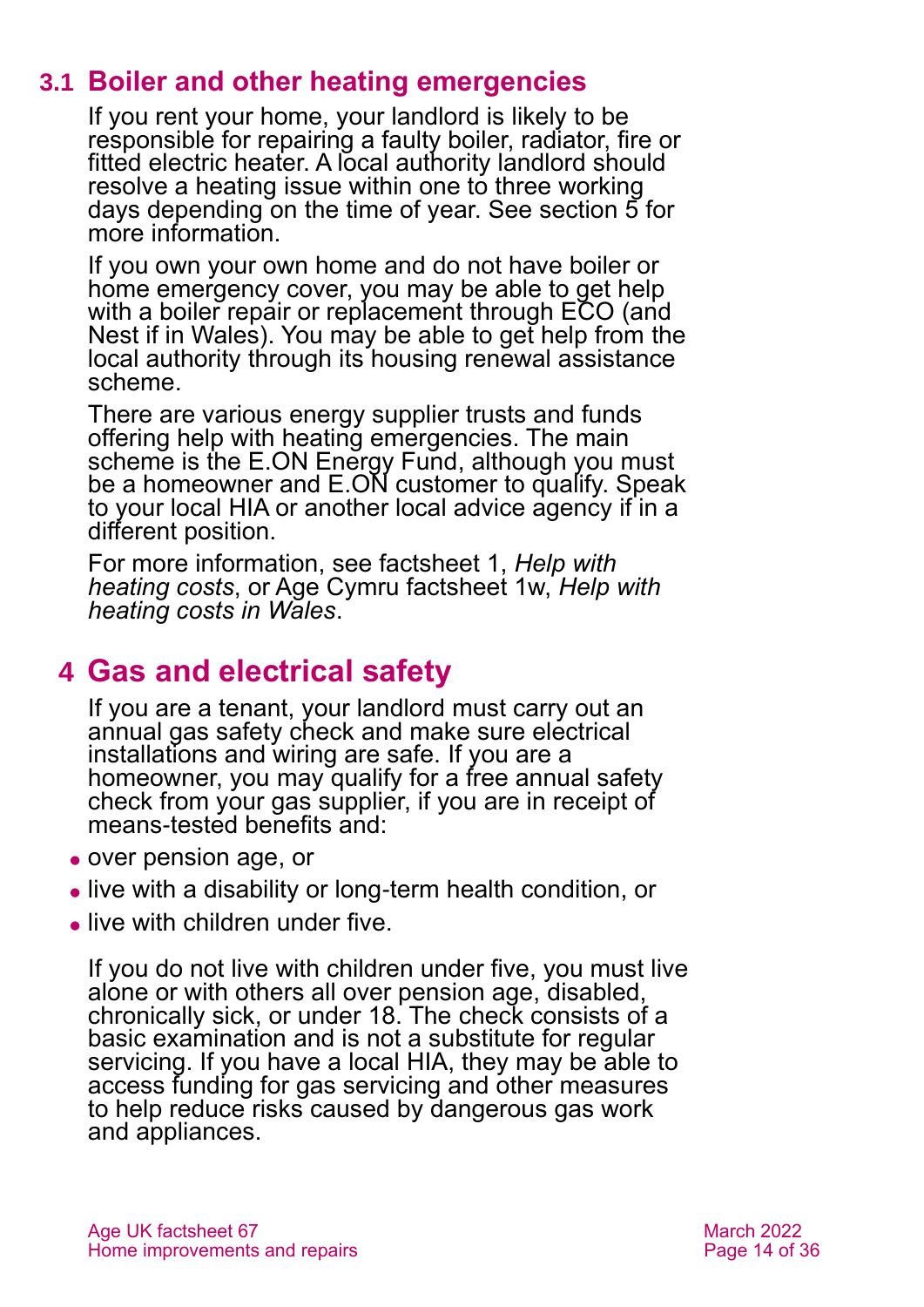# <span id="page-14-0"></span>**5 Tenants' rights**

If you are a tenant, your landlord is likely to be responsible for carrying out certain repairs and home improvements. This is the case regardless of what your tenancy agreement says, although the agreement may give them additional responsibilities. You are likely to have responsibilities too. This can be a complicated area of law, so seek specialist advice if you are having difficulties.

Before taking action, consider your tenancy type as this affects how easy it is to evict you. Your landlord's status (private, local authority or housing association), is also relevant. If unsure, seek advice or use the '*[tenancy checker](https://england.shelter.org.uk/housing_advice/downloads_and_tools/tenancy_rights_checker)*' tool on the [Shelter](#page-32-2) website. In Wales, contact [Shelter Cymru.](#page-32-3)

If you have limited security of tenure, for example an assured shorthold tenancy, think carefully about whether to take action against your landlord and how best to do this. In **England**, tenants have limited legal protection against '*retaliatory*' eviction, but only if certain conditions are met. In **Wales**, the *Renting Homes (Wales) Act 2016* contains similar measures that are due to come into effect from 1 December 2022.

### **5.1 All tenancies**

Most tenants are entitled to repairs if certain aspects of the property fall into disrepair. This means they can take court action if the landlord fails to remedy a relevant problem within a reasonable timeframe.

In **England**, many tenants have additional rights. They are entitled to a property that is '*fit for human habitation*', both at the time the tenancy began and throughout. They can take court action if the property is unfit, for example if it contains a Category 1 or 2 hazard (see [section 1.3\)](#page-8-0). In **Wales**, similar rules will apply from 1 December 2022.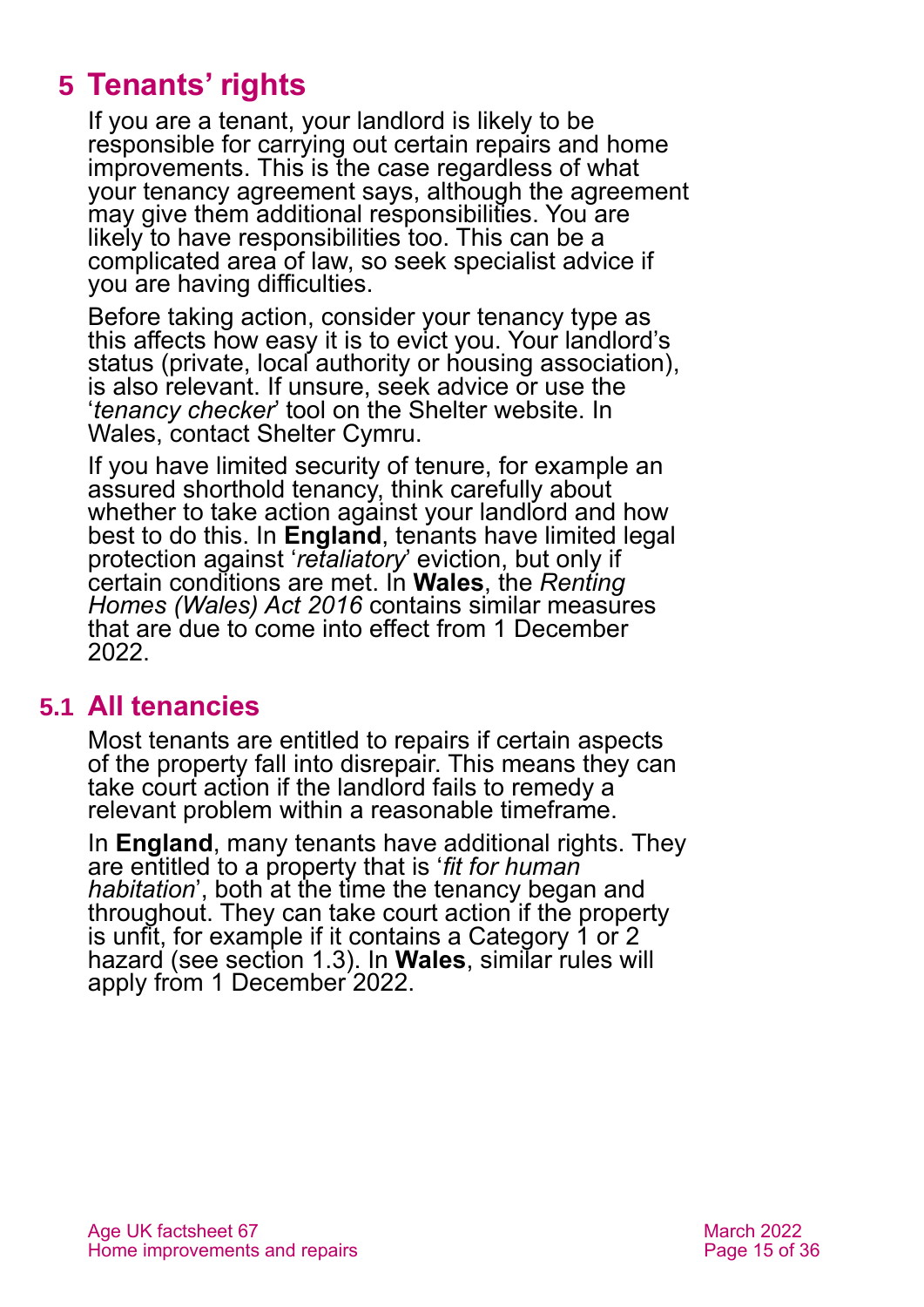#### **5.1.1 Repairs**

<span id="page-15-0"></span>If your tenancy was granted on or after 24 October 1961 for a '*term*' of less than seven years, you are entitled to have certain repairs carried out by your landlord under section 11 of the *[Landlord and Tenant](http://www.legislation.gov.uk/ukpga/1985/70)  [Act 1985](http://www.legislation.gov.uk/ukpga/1985/70)*. This includes '*periodic*' tenancies that roll on from week to week or month to month, even if you have lived in your home for more than seven years.

There are exceptions to these rules, so seek advice if you are unsure.

If section 11 applies, your landlord is responsible for repairs to the:

- ⚫ structure roof, floor, walls, plasterwork, windows, staircases, banisters
- $\bullet$  exterior guttering, pipes, drains
- $\bullet$  installations plumbing and sanitary fittings, e.g. baths, toilets and sinks, electrical wiring, gas piping, water and central heating.

If your landlord knows any of the above are in disrepair, they must carry out repairs within a reasonable timeframe. Certain repairs such as blocked drains or gas leaks should be done urgently. Your landlord is allowed to inspect your property for disrepair at reasonable times of the day and after giving 24 hours' notice in writing.

If your landlord fails to carry out repairs within a reasonable timeframe, they are '*in breach*' of their repairing duty and you may be able to take action against them in the county court. The court can order the landlord to carry out repairs and compensate you for any inconvenience or loss.

Your landlord is responsible for '*making good*' any damage that results from a breach of their duty, including replacing damaged items. However, this only applies if there has been a breach, i.e. if they knew about the disrepair and failed to act promptly. They are unlikely to replace items that have been damaged due to an unforeseeable issue. They must remedy damage which occurs when repairs are carried out.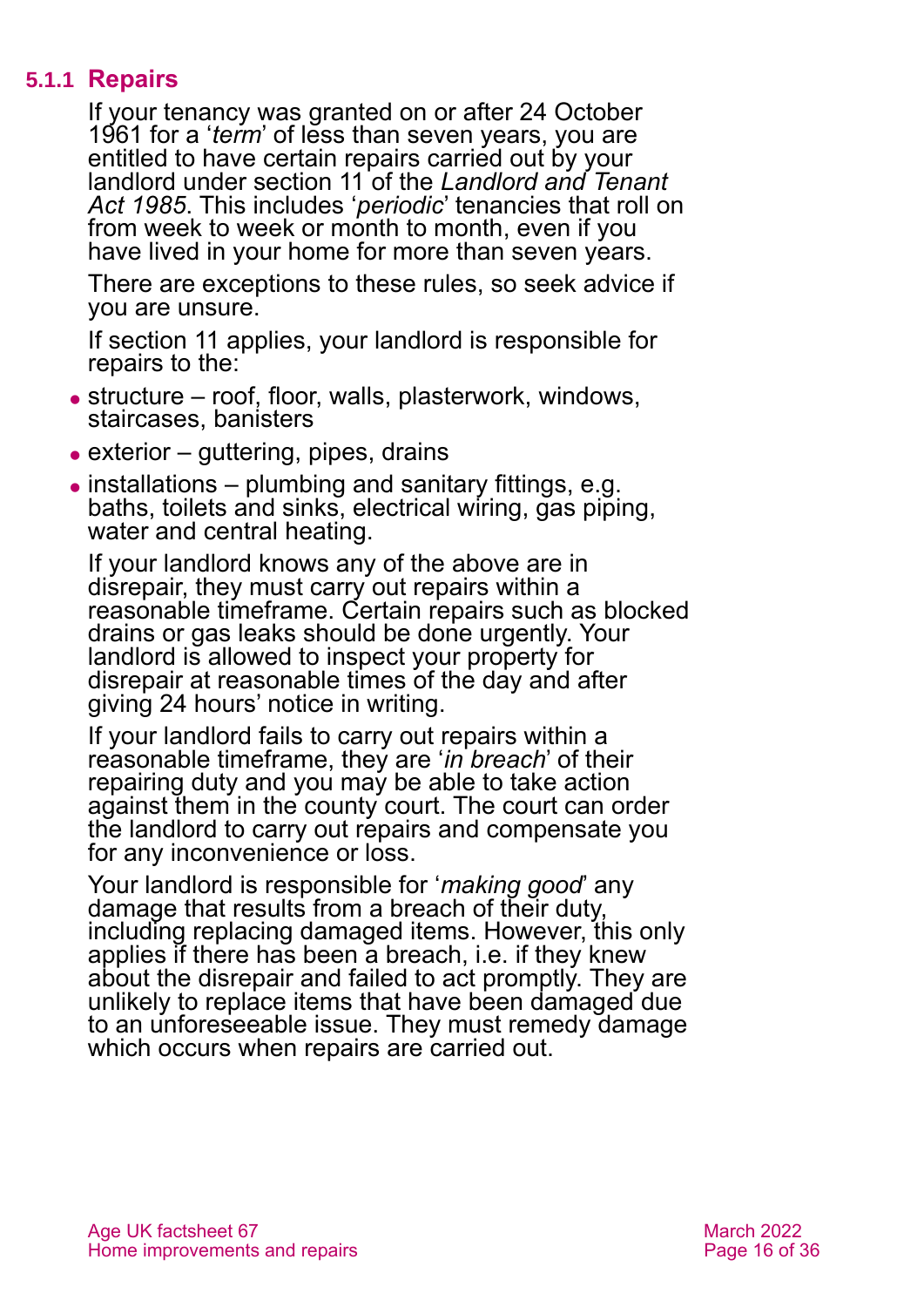Section 11 applies to local authority, housing association and private tenancies, regardless of what the tenancy agreement says. However, your agreement may give you and your landlord extra duties. For example, it may say your landlord will redecorate the accommodation on a regular basis or that you must clean the windows.

#### <span id="page-16-0"></span>**5.1.2 Fitness for human habitation**

### **England**

If you have a '*periodic*' (rolling) tenancy, or a tenancy granted on or after 20 March 2019 for a term of less than seven years, your landlord must provide and maintain your property in a state of fitness for human habitation. This is under section 9A of the *[Landlord](http://www.legislation.gov.uk/ukpga/1985/70)  [and Tenant Act 1985](http://www.legislation.gov.uk/ukpga/1985/70)*.

Note, some tenancies with longer fixed terms are also covered.

A property is unfit for human habitation if it is so defective in one or more of the following ways that it is not reasonably suitable to occupy:

- $\bullet$  repair
- stability
- freedom from damp
- internal arrangement
- ⚫ natural lighting
- ⚫ ventilation
- water supply
- ⚫ drainage and sanitary conveniences
- ⚫ facilities for preparing and cooking food and disposing of waste water
- the presence of a Category 1 or 2 hazard (see section [1.3\)](#page-8-0).

This means you can take court action if your home is in a poor or dangerous condition, for example if it is damp or inadequately heated, even where problems are the result of poor design not disrepair.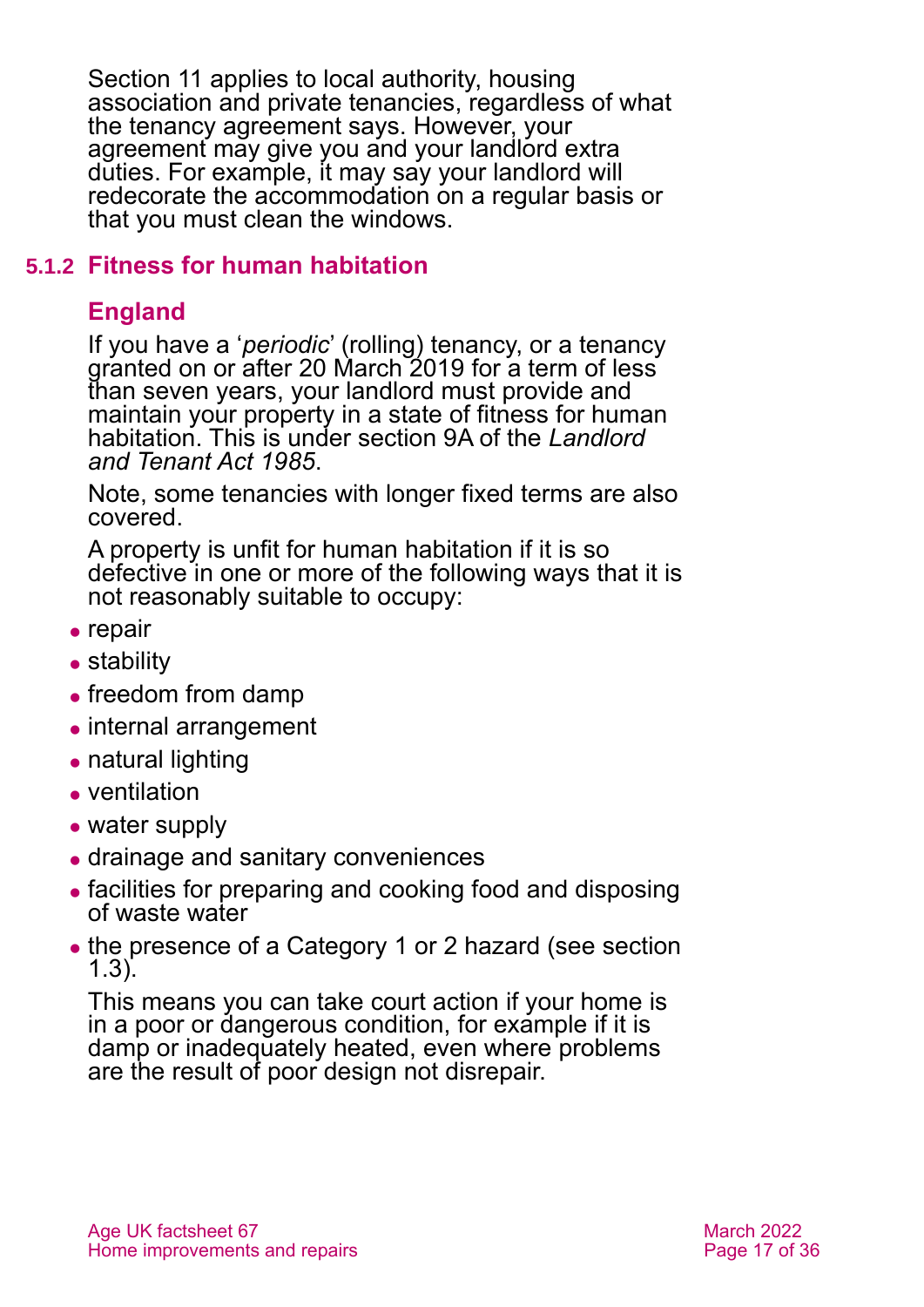You can take court action if your landlord knows about the unfitness and fails to remedy it within a reasonable timeframe. They can inspect the property at reasonable times of the day after giving 24 hours' notice in writing. The court can order works to be carried out and award you damages. An Environmental Health inspection and report is not necessary for the court to establish unfitness.

If you have a fixed-term private tenancy granted before 20 March 2019, you will benefit from the above once your tenancy is renewed or becomes '*statutory periodic*'. This happens if you remain in the property after the end of the fixed term and without a new tenancy being agreed.

#### **Wales**

From 1 December 2022, new legislation on fitness for human habitation comes into effect. A property is unfit if the landlord fails to comply with certain smoke, carbon monoxide and electrical safety obligations. There are various other '*matters and circumstances*' which may make a property unfit, similar to those applying in England. Contact Age Cymru Advice for more information or visit the [Welsh Government](https://gov.wales/fitness-homes-human-habitation-guidance-landlords)  [website.](https://gov.wales/fitness-homes-human-habitation-guidance-landlords)

#### **5.1.3 Gas safety**

The landlord of a property let on a '*short lease*' must ensure the gas piping and flues serving the property are checked for safety every year by a [Gas Safe](https://www.gassaferegister.co.uk/)  [registered](https://www.gassaferegister.co.uk/) engineer. Any gas appliances provided by the landlord must also be checked. The tenant is responsible for their own gas appliances.

A short lease is a tenancy granted for a fixed term of less than seven years or a tenancy without a fixed term (a '*periodic*' tenancy).

Your tenancy agreement is likely to state you must allow access to your property for inspections. If you refuse, your landlord can get a court injunction giving them a right of entry. All registered engineers must carry a photo ID with their name and registration number so you can check who they are. Check they are registered by contacting [Gas Safe.](#page-31-2)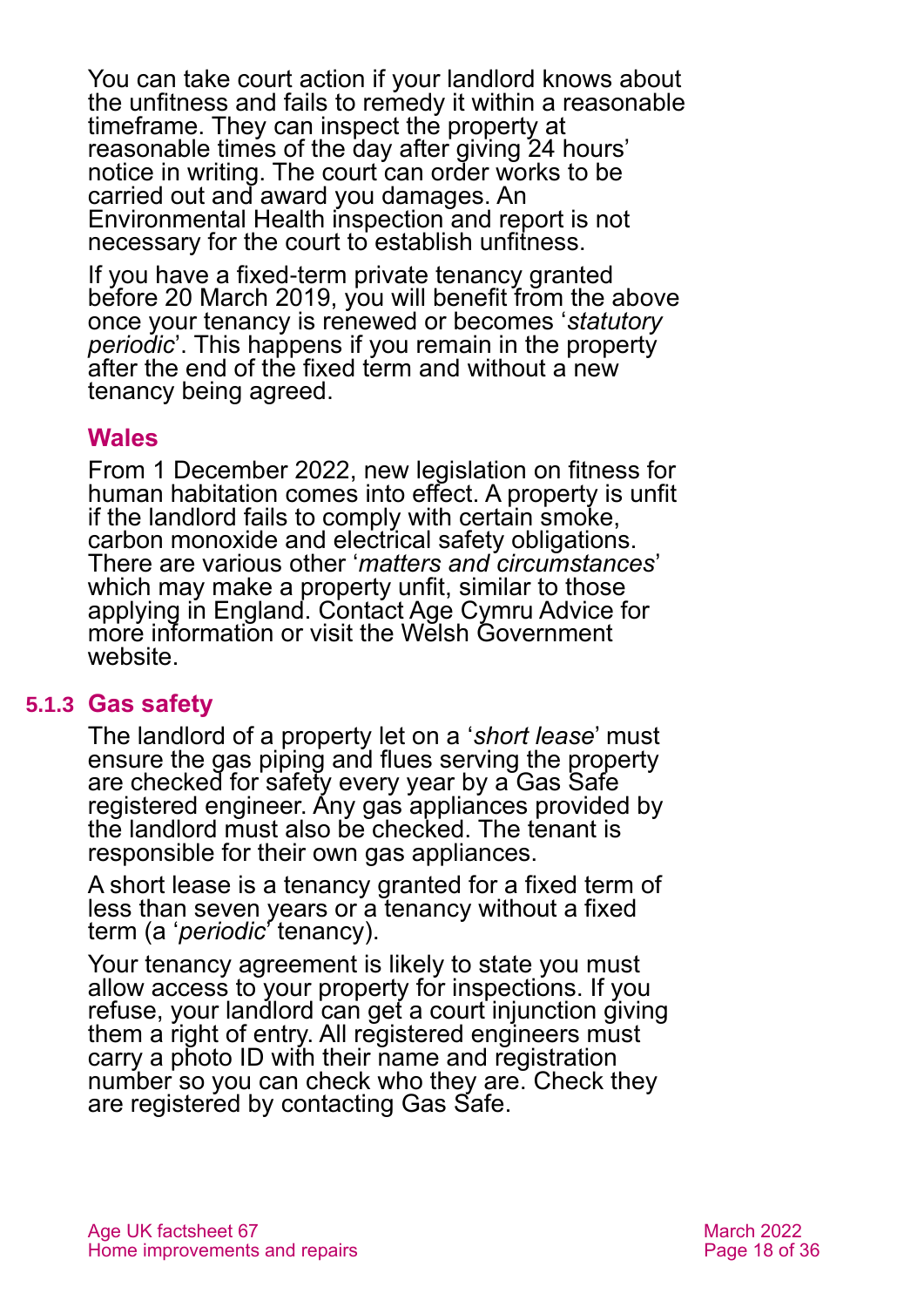If you are over pension age, disabled, or have a longterm health condition, your energy supplier may offer '*priority services*' such as a unique password to confirm the identity of a gas or electricity employee calling at your home. Speak to your supplier if you would benefit from this or other support such as bills and letters in an accessible format.

Your landlord must keep a copy of the inspection record for a minimum of two years and fix any problems reported by the engineer. You must be given a copy of the record within 28 days of the check and a copy of the last record before you move into the property.

If your landlord fails to arrange for an inspection to be carried out, fix any reported problems, or provide you with a copy of the record, seek advice from the [Health](#page-32-4)  [and Safety Executive](#page-32-4) and your local authority.

If you are a housing association tenant in **England**, contact the Regulator of Social Housing. It has taken action against providers who failed to carry out statutory gas safety duties. In **Wales**, social housing is regulated by a Housing Regulation Team within the [Welsh Government.](#page-33-0)

#### **Note**

In England, certain assured shorthold tenancies cannot be brought to an end on a '*no-fault*' basis unless the tenant is given a copy of the property's gas safety certificate. See [section 5.5.4.](#page-26-0)

#### **5.1.4 Electrical safety**

Your landlord must ensure any electrical appliances they provide are safe and have at least the CE mark. Under the repairing duty at section [5.1.1,](#page-15-0) they must ensure electrical installations and wiring are kept in repair and proper working order throughout the tenancy.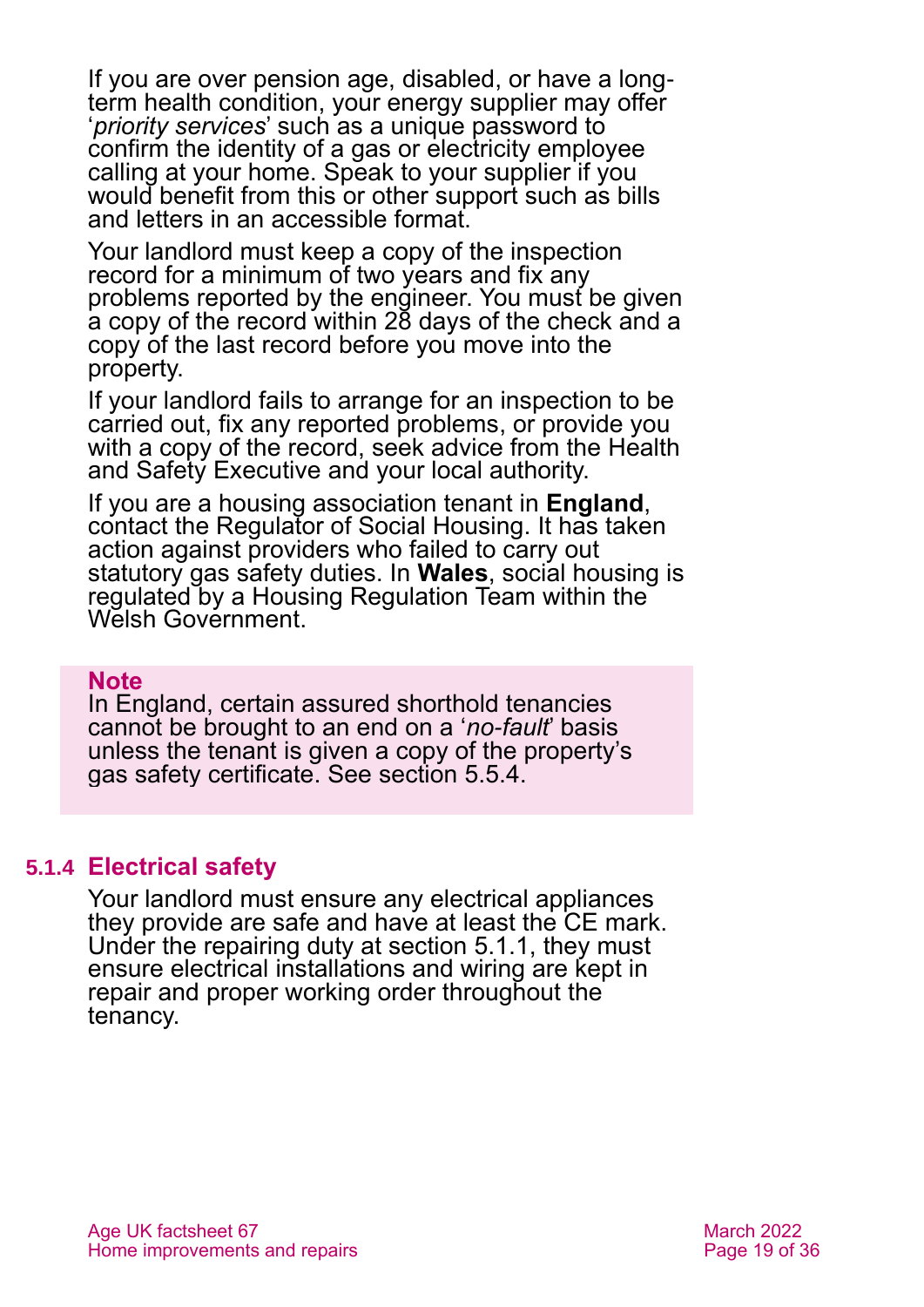In **England**, private landlords have additional obligations. They must arrange for an electrical safety check to be carried out before a tenancy commences, with further checks at regular intervals. This means every five years, or sooner if the most recent inspection report says so. Your landlord must give you a copy of the most recent report when you move in, and you can request a copy if interested in renting a property.

These rules apply to tenancies granted on or after 1 June 2020. If your tenancy started before then and has not been renewed since, your landlord should have arranged for a check to be carried out by 1 April 2021. Hostels, care homes and refuges are exempt, as are tenancies granted for a term of seven years or more and lodging agreements.

#### **5.1.5 Smoke and carbon monoxide alarms**

#### **England**

Private landlords have fire and carbon monoxide safety obligations.

They must install a smoke alarm on each storey of a property where there is living accommodation, including bathrooms and toilets, and a carbon monoxide detector in each room used as living accommodation containing a '*solid fuel burning combustion appliance*'. This is an appliance powered using solid fuel such as coal or wood.

The landlord must check the alarms are in proper working order on the first day of a '*new tenancy*', which is a tenancy that is not a renewal of a previous tenancy.

These obligations do not apply if you live with your landlord or their family, or live in a hostel, refuge or care home. They do not apply if you have a tenancy with a fixed term of seven years or more that does not have a break clause.

#### **Wales**

Any property in Wales built since 1992 must have mains-powered smoke alarms. A landlord must fit a carbon monoxide alarm if installing a new solid fuel burning appliance.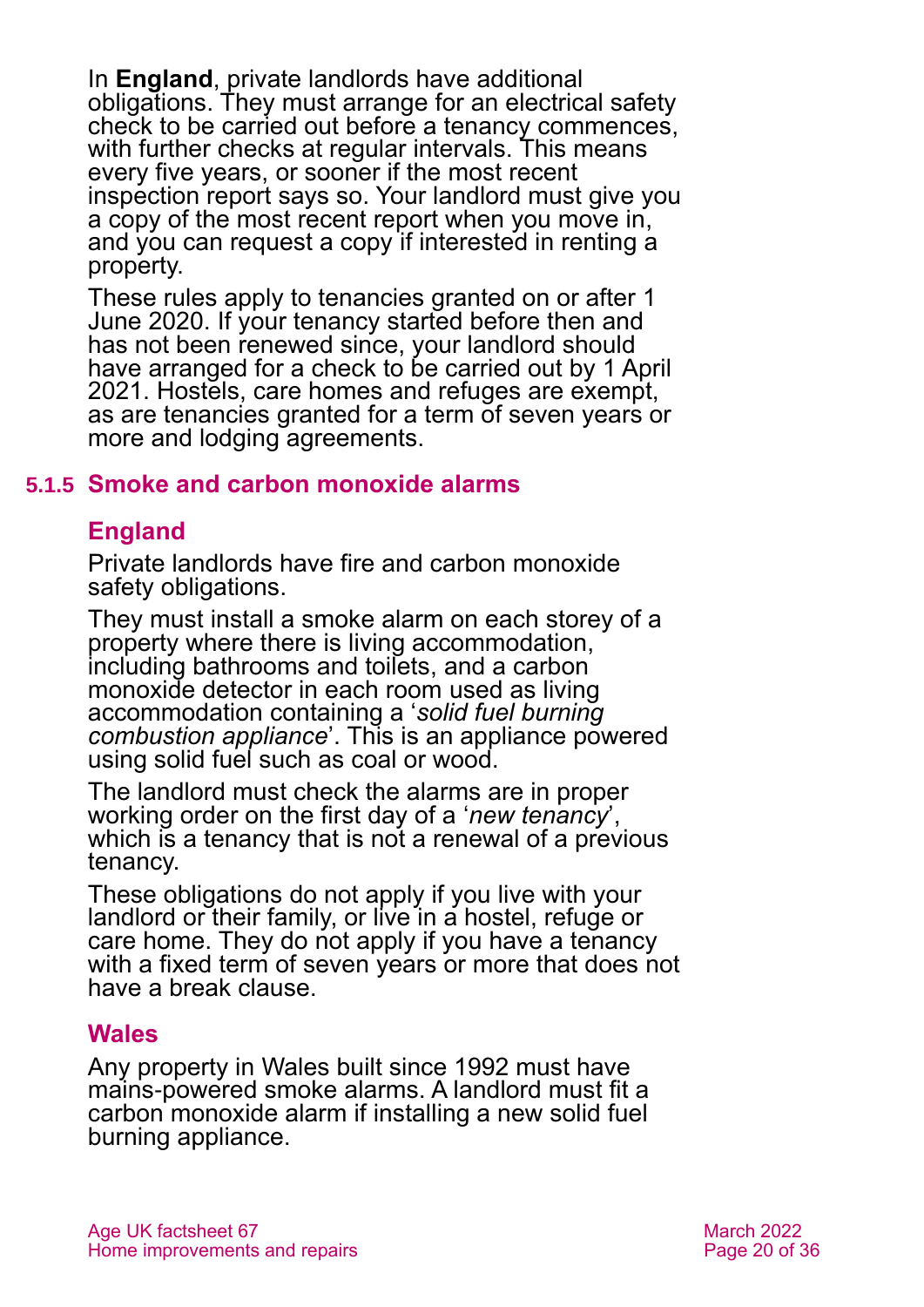The following measures are not legal requirements, but constitute '*best practice*' under the Welsh Government *[Code of Practice for Landlords and](https://www.rentsmart.gov.wales/Uploads/Docs/Code%20of%20practice%20for%20Landlords%20and%20Agents%20licensed%20under%20Part%201%20of%20the%20Housing%20(Wales)%20Act%202014%20-%20English%20-%20Doc%201.pdf)  [Agents licensed under Part 1 of the Housing \(Wales\)](https://www.rentsmart.gov.wales/Uploads/Docs/Code%20of%20practice%20for%20Landlords%20and%20Agents%20licensed%20under%20Part%201%20of%20the%20Housing%20(Wales)%20Act%202014%20-%20English%20-%20Doc%201.pdf)  [Act 2014](https://www.rentsmart.gov.wales/Uploads/Docs/Code%20of%20practice%20for%20Landlords%20and%20Agents%20licensed%20under%20Part%201%20of%20the%20Housing%20(Wales)%20Act%202014%20-%20English%20-%20Doc%201.pdf)*:

- ⚫ carbon monoxide alarms should be provided in all rooms where a gas, oil, or solid fuel appliance is present, and
- ⚫ properties should be fitted with smoke detectors, ideally with at least one smoke detector on each floor of the property.

This changes from 1 December 2022, when new legislation comes into effect giving landlords additional obligations around smoke and carbon monoxide safety. Contact Age Cymru Advice for more information.

#### **5.1.6 Furniture**

Upholstered furniture provided by your landlord must be fire resistant, unless made before 1950 or supplied to you before 1 March 1993. New furniture should carry a manufacturer's label confirming it is fire resistant.

#### **5.2 Social tenancies**

Most local authority tenants have a right to be compensated if certain small repairs are not carried out in set timescales. These are known as '*qualifying repairs*'. For a repair to qualify, the defect must be set out in the *[Secure Tenants of Local Housing Authorities](http://www.legislation.gov.uk/uksi/1994/133/contents/made)  [\(Right to Repair\) Regulations 1994.](http://www.legislation.gov.uk/uksi/1994/133/contents/made)* The authority must estimate the works will cost less than £250. Defects covered include loss of electric power, water or gas supply, a leaking roof, and an insecure external window, door or lock.

There are different timescales for repairing different defects. For example, if you experience a total loss of electric power, the local authority's contractor should complete repairs within one working day. If your roof is leaking, it has seven working days to complete repairs. See the regulations for a full list of relevant defects and timescales.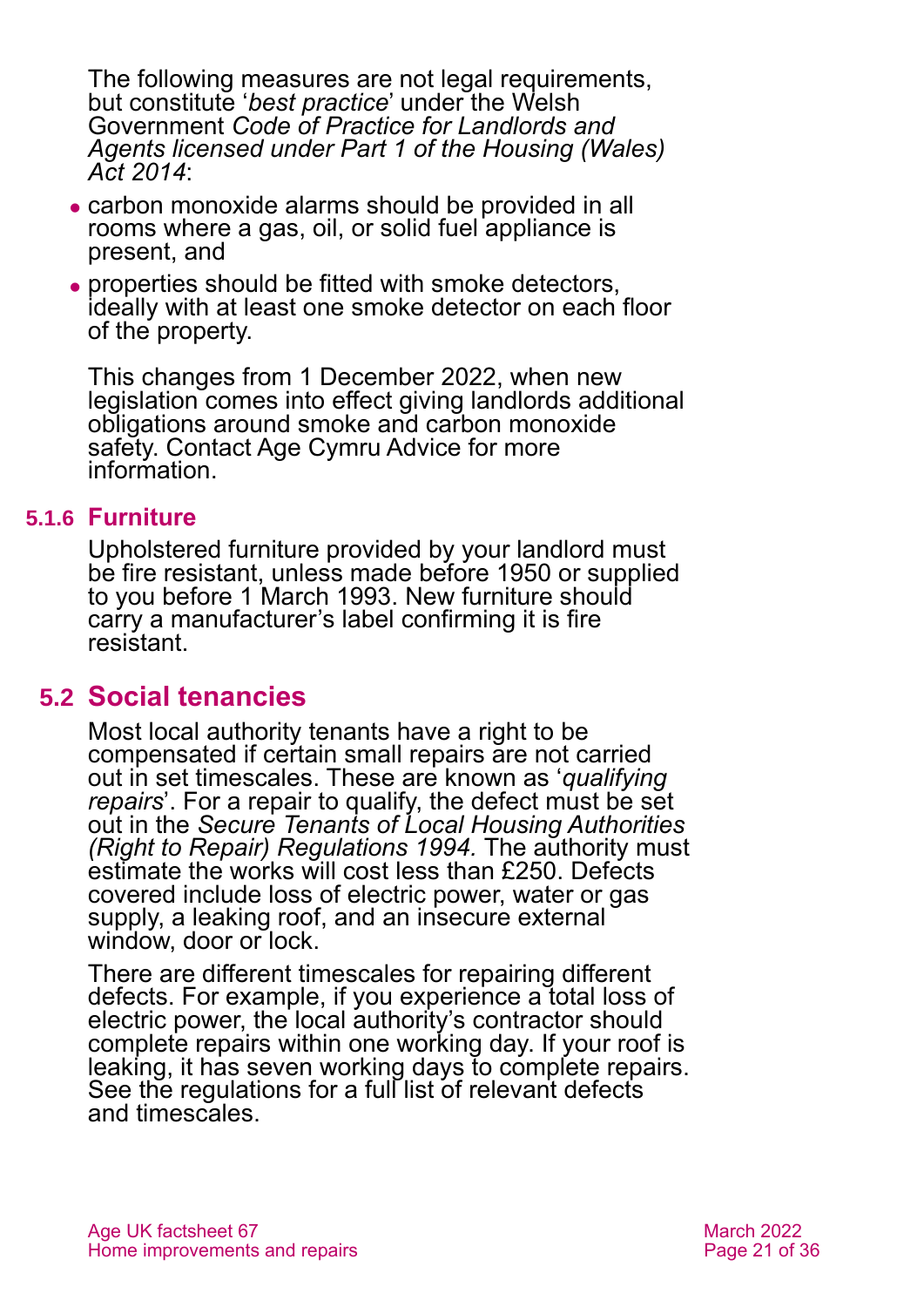If the contractor does not complete the repairs on time, you can request a new contractor. If they fail to meet the required timescale, you are entitled to compensation of up to  $\acute{\text{E}}50$  for any one job. It is unlikely you will be compensated if you missed an appointment or refused access.

#### **Housing association tenancies**

Housing associations are not required to operate a '*qualifying repairs*' scheme. Some do and these schemes often run along the lines set out above. If you are a housing association tenant and need to report disrepair, check whether your landlord has its own repairs scheme, as this may give you additional rights.

### <span id="page-21-0"></span>**5.3 Private tenancies – energy efficiency**

A minimum energy efficiency standard applies in the private rented sector – a tenancy should not be granted or renewed if the property has an EPC rating below band 'E'. EPCs give recommendations as to how a property's rating can be improved.

From 1 April 2020, landlords should not let or continue to rent out properties breaching this standard. They must improve a sub-standard property or face a fine. However, it is possible to register an exemption, meaning a property can continue to be let. There are various situations in which an exemption can be registered, including where the tenant refuses consent, or where the cheapest improvement recommended on the EPC would cost more than £3,500.

If a landlord cannot improve a property to EPC 'E' for £3,500 or less, they should make all recommended improvements up to that amount. Note, the standard only applies to properties requiring an EPC (most properties that have been marketed for sale or rent, or modified in the past 10 years), so older private tenancies may not be covered.

For more information, see [www.gov.uk/guidance/domestic-private-rented](http://www.gov.uk/guidance/domestic-private-rented-property-minimum-energy-efficiency-standard-landlord-guidance)[property-minimum-energy-efficiency-standard](http://www.gov.uk/guidance/domestic-private-rented-property-minimum-energy-efficiency-standard-landlord-guidance)[landlord-guidance](http://www.gov.uk/guidance/domestic-private-rented-property-minimum-energy-efficiency-standard-landlord-guidance)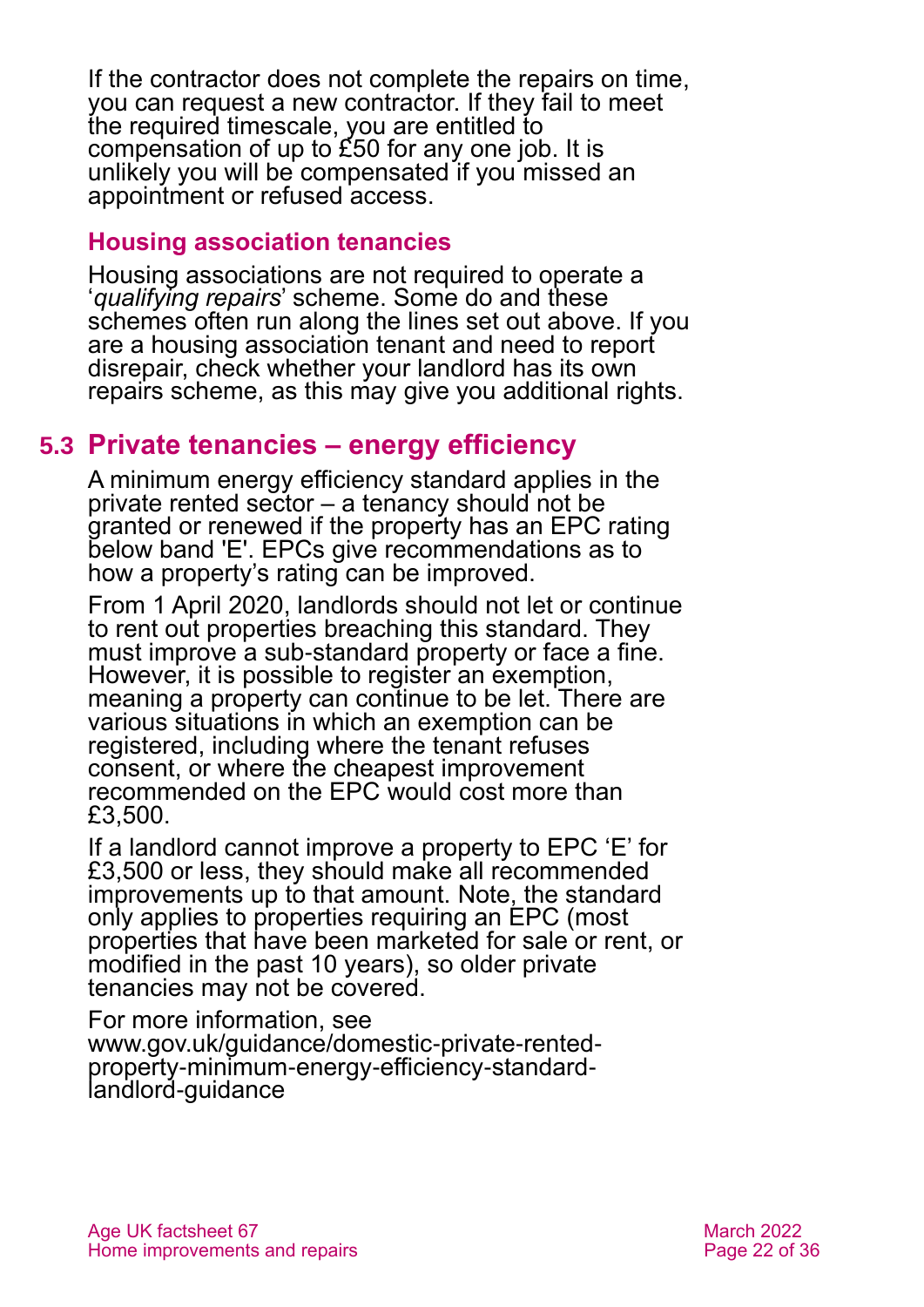# **5.4 Houses in multiple occupation**

If you live in rented accommodation and share a kitchen, toilet, or bathroom with other tenants who are not family members, it is likely you live in a '*house in multiple occupation*' (HMO). Common examples of HMOs are shared properties or houses converted into bed-sits.

'*Managers*' and occupiers of HMOs have specific legal duties, although some HMOs, such as those managed by a local authority or housing association, are exempt. The manager is the person who owns or leases the property and receives rent payments from the occupiers, or would do had they not entered into an arrangement whereby another person receives the rent payments.

If you live in an HMO, in addition to the above, the manager must:

- ⚫ provide contact details to each household and have them on display
- take certain safety precautions, including in relation to fire safety
- ensure the water supply and drainage systems are well maintained
- keep the common parts and garden in a good, clean and safe condition and reasonably clear from obstruction
- ⚫ ensure each unit and furniture are clean at the start of each occupation and maintain the internal structure and installations in each letting
- ⚫ provide adequate waste storage facilities and ensure that there is appropriate collection of waste.

You must:

- allow the manager to carry out their duties, for example by allowing them to enter the property when required and at reasonable times
- ⚫ take reasonable care to avoid causing damage to anything the manager is under a duty to supply, maintain or repair
- store and dispose of litter in accordance with the arrangements made by the manager
- ⚫ comply with reasonable instructions of the manager in relation to fire safety.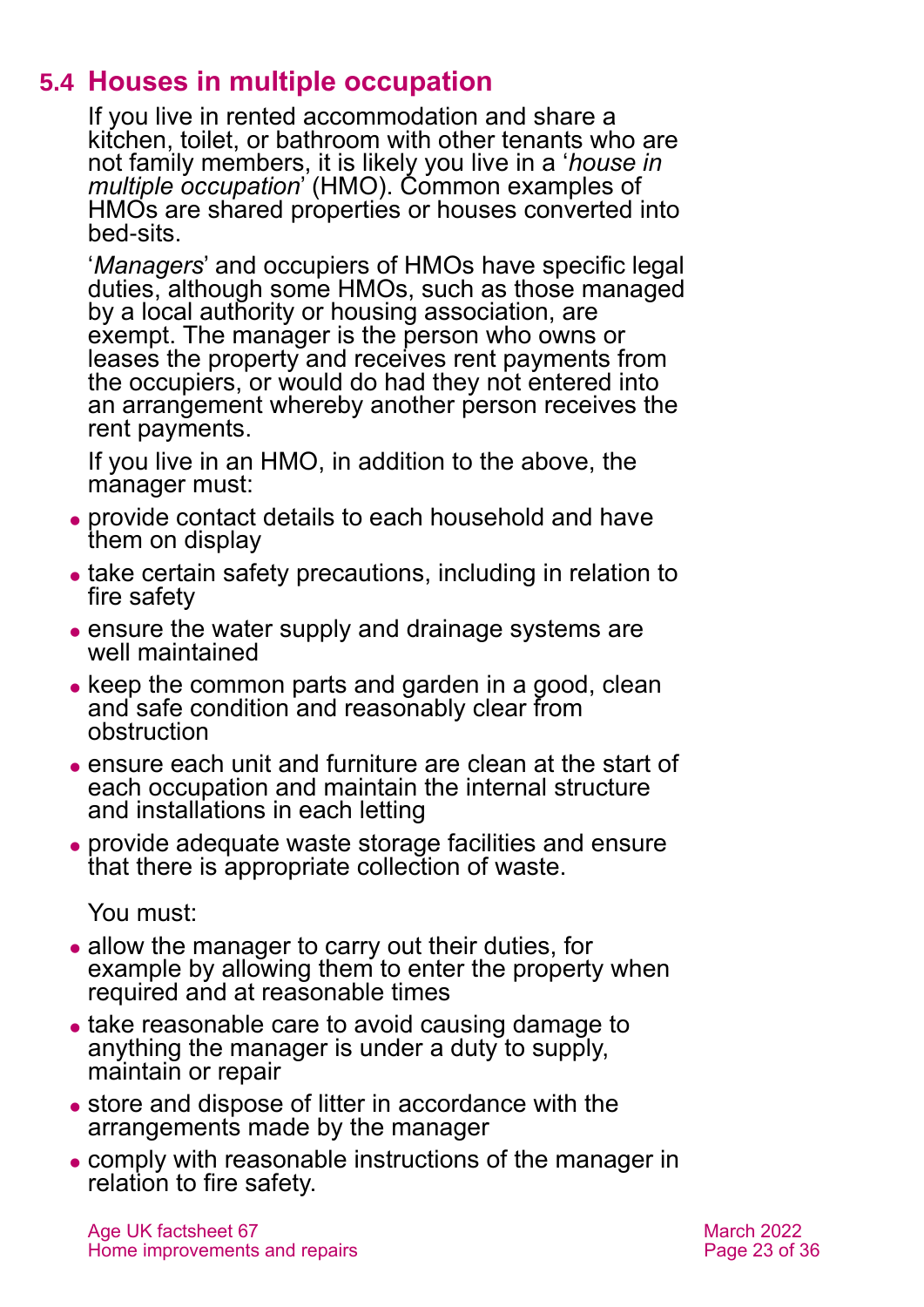#### **HMO licensing**

In **England**, certain HMOs must be licensed by the local authority. These are properties with five or more occupants forming two or more households, although there are exemptions. There are conditions attached to a licence relating to the management, use and occupation of the property, and its condition and contents. The licence holder must be a '*fit and proper person*' and the property must be reasonably suitable.

In **Wales**, all private landlords must be registered under the Rent Smart Wales scheme, including landlords of HMOs. The person managing the property must be licensed.

# **5.5 Getting works done**

#### **5.5.1 Reporting disrepair or unfitness**

It is advisable to tell your landlord as soon as possible if your property is in disrepair or an unfit state. In most cases, they cannot be held liable for breach of duty unless they are aware of the situation and fail to carry out works within a reasonable time period.

It may be a condition of your tenancy agreement that you need to report issues when they arise. If you do not and the situation gets worse, your landlord may try to claim the cost of works from you or your deposit when you move out. You may put yourself at risk of eviction.

Some tenants with limited security of tenure choose not to report disrepair as they are concerned they may be evicted in retaliation. If you are in this position, you should speak to an adviser about your options. While private tenants have some legal protection against retaliatory eviction, this is fairly limited in scope.

If you notify your landlord or housing officer about disrepair by phone, keep notes of your conversation and follow up with a letter or email. You have a legal right to know your landlord's name and address. If you do not know who your landlord is, ask the person who collects your rent, for example the letting agent, or check your rent statement. If unsure, seek specialist advice.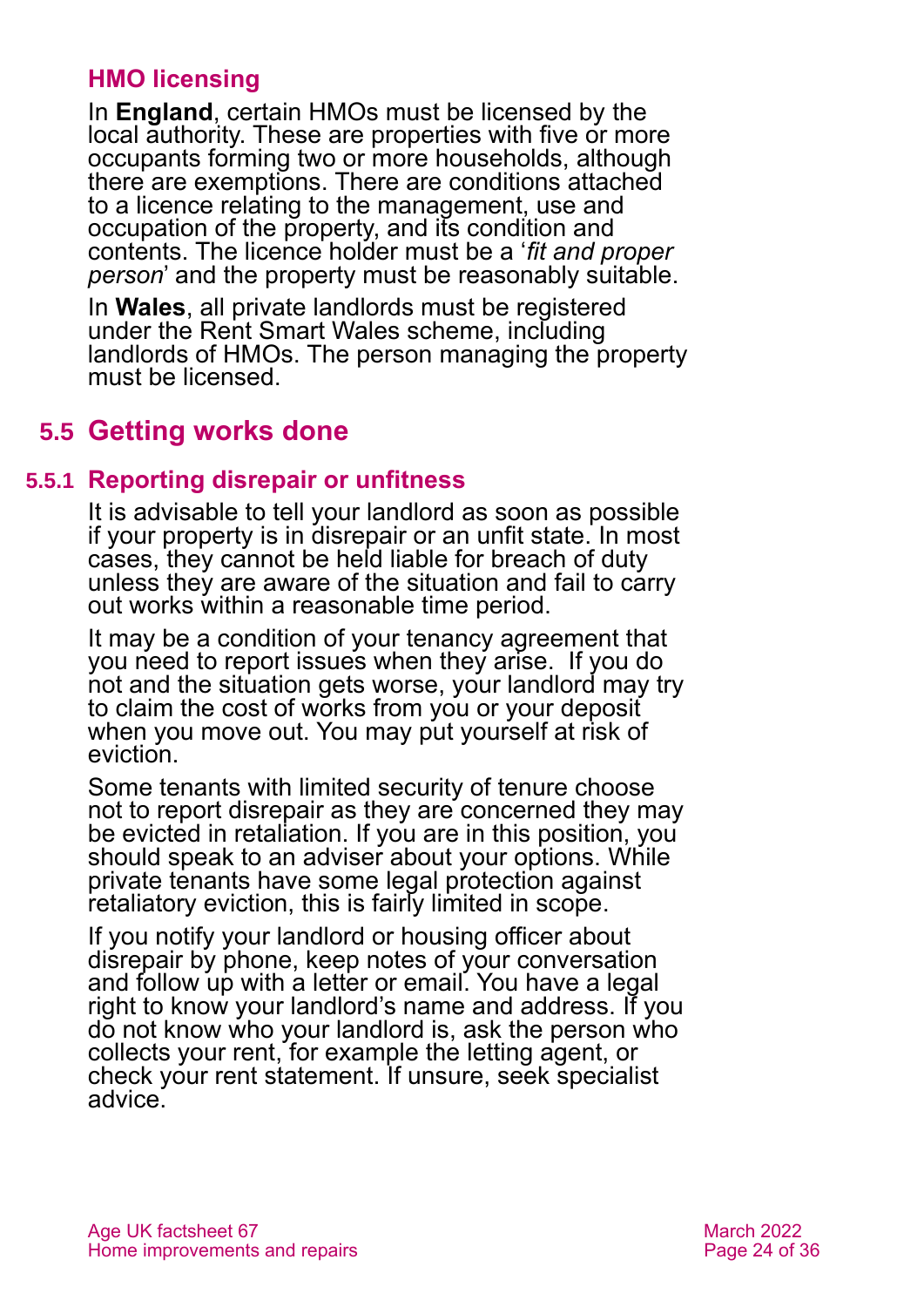#### **5.5.2 Making a complaint**

#### **Local authority and housing association tenants**

In **England,** the Regulator of Social Housing requires registered local authority and housing association landlords to have a complaints procedure their tenants can use.

If you are unsatisfied with the outcome of your complaint, ask for it to be looked at by the [Housing](#page-32-5)  [Ombudsman.](#page-32-5) Before contacting the Ombudsman, you must either ask a '*designated person*' (an MP, local councillor or tenant panel) for help, or wait at least eight weeks from the end of the landlord's complaints process.

A designated person can either try and resolve the dispute or refer your complaint to the Ombudsman. If they refuse to do either, get this in writing and go straight to the Ombudsman.

In **Wales**, you can make a formal complaint using your landlord's complaints procedure. If unsatisfied with the outcome, you may be able to refer your complaint to the [Public Services Ombudsman for Wales.](#page-32-1)

#### **Private tenants**

It can be difficult for private tenants to know who to complain to, as few private landlords in **England** are registered with the Housing Ombudsman. In **Wales**, the Public Services Ombudsman cannot deal with private landlords.

Your local authority may have a private housing team dealing with complaints about private landlords. Otherwise, you may wish to bring the disrepair to the attention of the local Environmental Health team. You could involve a '*designated person*' such as a local councillor or MP.

In **Wales**, best practice guidance from the Welsh Government states tenants should be given details of the person they can contact about their tenancy. The person must be registered as part of the compulsory registration and licensing of private rented sector landlords. Tenants should be given information on how to report repair and maintenance issues, including how they can complain and how it will be dealt with.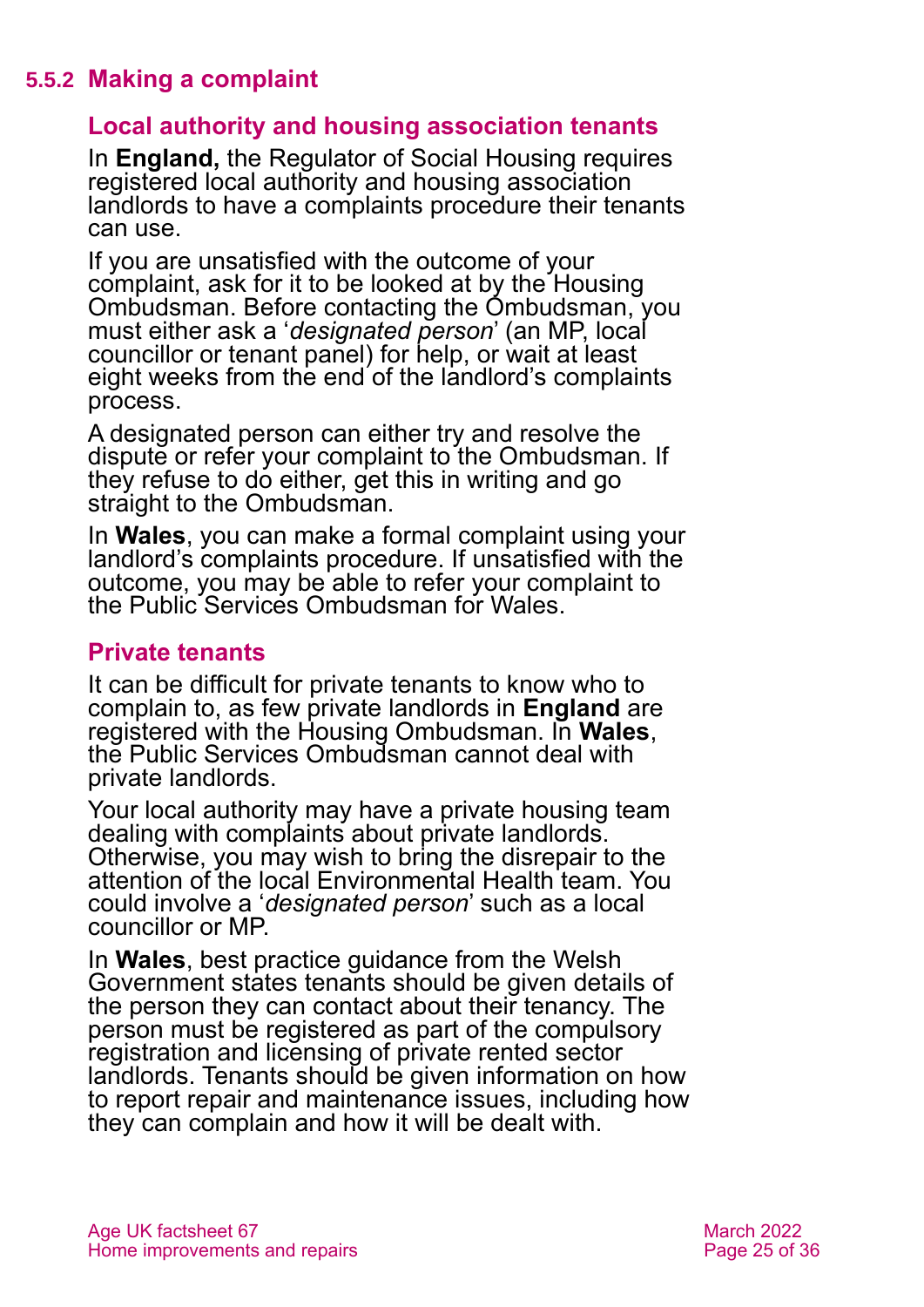#### **5.5.3 Taking further action**

If your landlord does not comply with their repairing duty (or, if you meet the conditions set out in [section](#page-16-0)  [5.1.2,](#page-16-0) their duty to provide and maintain the property in a fit state) you can take court action. The court can order works to be done and award compensation.

There is a [Pre-Action Protocol](https://www.justice.gov.uk/courts/procedure-rules/civil/protocol/prot_hou) that applies to disrepair cases and you are usually expected to have followed this before going to court.

Taking court action can be a long, complicated, and potentially expensive process and you should always seek legal advice first. You may be able to secure legal aid funding. This is usually only available if there is a serious risk to your health or safety. If you cannot get legal aid, some solicitors offer Conditional Fee Agreements ('*no win, no fee*'). For more information, see factsheet 43, *[Getting legal and financial advice](https://www.ageuk.org.uk/globalassets/age-uk/documents/factsheets/fs43-getting-legal-and-financial-advice.pdf)*.

You need evidence to prove your case. This includes a copy of your tenancy agreement, photographs of the property, a report from an expert such as an Environmental Health Officer, copies of letters or emails sent to your landlord, and a record of any injury or illness suffered.

Even if there is no disrepair or unfitness at the property within the meaning of the *Landlord and Tenant Act 1985*, you may be able to go to court if the condition of your property constitutes a legal '*nuisance*', if your landlord has behaved negligently, or if works have not been carried out safely and properly. A housing solicitor can explain more.

If the condition of your property is so bad it would not be reasonable to continue living there, you may be considered '*homeless at home*'. Seek advice before leaving your property, as a local authority can decide you made yourself '*intentionally homeless*' and refuse to re-house you.

For more information, see factsheet 89, *[Homelessness](https://www.ageuk.org.uk/globalassets/age-uk/documents/factsheets/fs89_homelessness_fcs.pdf)*, or factsheet 89w, *[Dealing with](https://www.ageuk.org.uk/globalassets/age-cymru/documents/information-guides-and-factsheets/fs89w.pdf)  [homelessness in Wales](https://www.ageuk.org.uk/globalassets/age-cymru/documents/information-guides-and-factsheets/fs89w.pdf)*.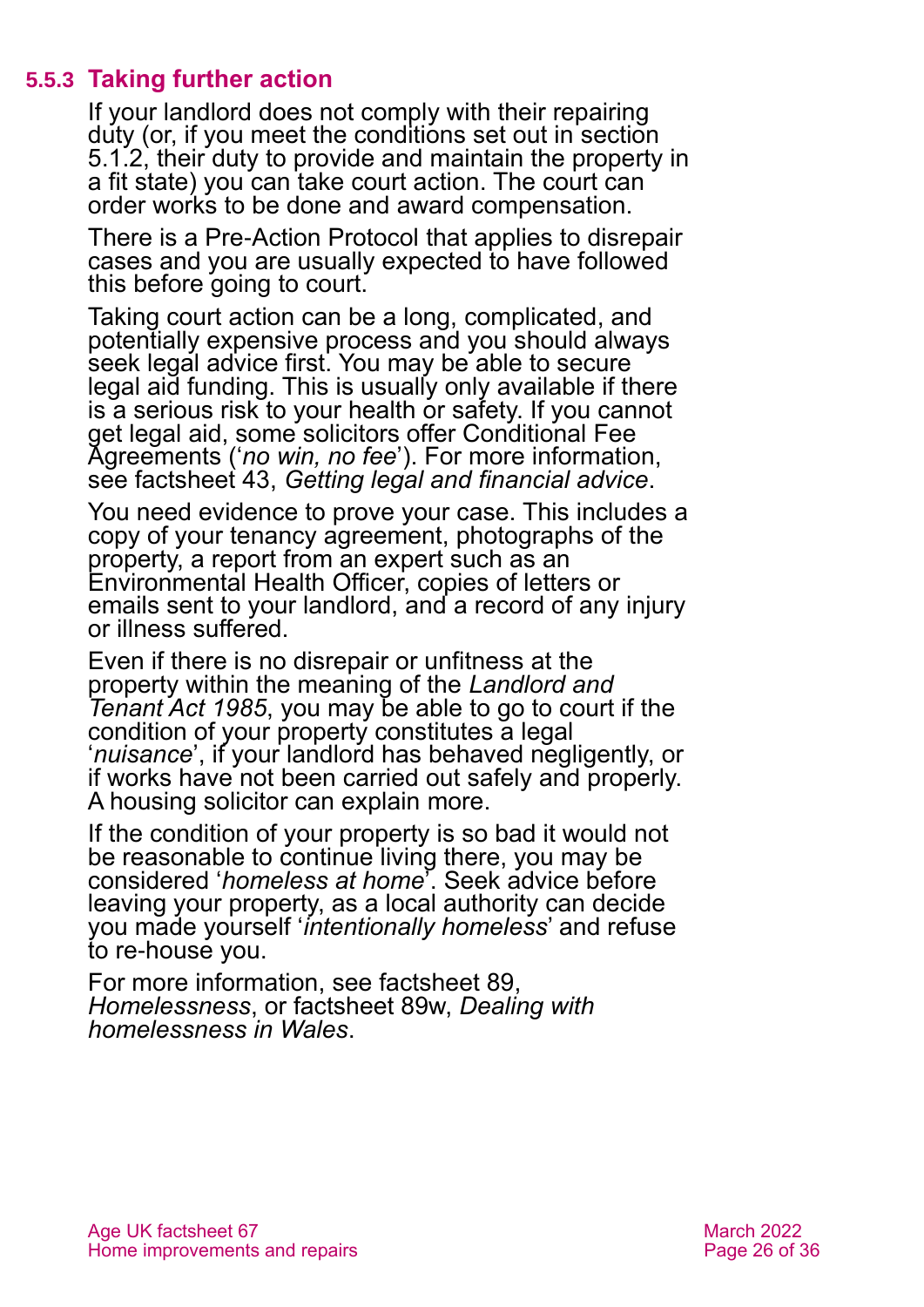#### **5.5.4 Security of tenure and disrepair**

### <span id="page-26-0"></span>**England**

Some assured shorthold tenants find landlords refuse to renew tenancies or serve eviction notices if they complain about the condition of their property, ask for repairs, or take action in court. This is known as '*retaliatory eviction*'.

Assured shorthold tenants can be evicted on a '*no fault*' basis after a certain period of time, meaning the landlord does not have to prove they have a good reason for evicting.

The first stage of the no-fault procedure is the landlord serving a possession notice on the tenant, called a section 21 notice. The second stage is the landlord applying to the court for an '*order for possession*'.

Assured shorthold tenancies are granted by housing associations and private landlords. Private sector evictions cause more concern, as housing associations are regulated and can be scrutinised by the courts as '*public bodies*'.

Private assured shorthold tenants have some limited protection against retaliatory eviction. Under these rules, a section 21 notice cannot be served within six months of a local authority serving an '*improvement*' or '*emergency remedial action*' notice on a landlord.

These are notices issued under the *[Housing Act 2004](http://www.legislation.gov.uk/ukpga/2004/34/contents)*, as per [sections](#page-8-0) [1.3](#page-8-0) [and 5.5.5.](#page-27-0) A section 21 notice served after a tenant complains to their landlord is invalidated if the local authority subsequently serves a notice.

Be aware, a local authority is only able to serve a notice if specific hazards are identified, so not all complaints result in a notice being served.

Administrative delays may mean your landlord can bring possession proceedings before the authority are in a position to inspect your property and serve a notice. Even if a notice is served, you will not be protected if it is your fault that the property is in a poor condition.

As such, it is important to seek advice before doing anything that may jeopardise your security.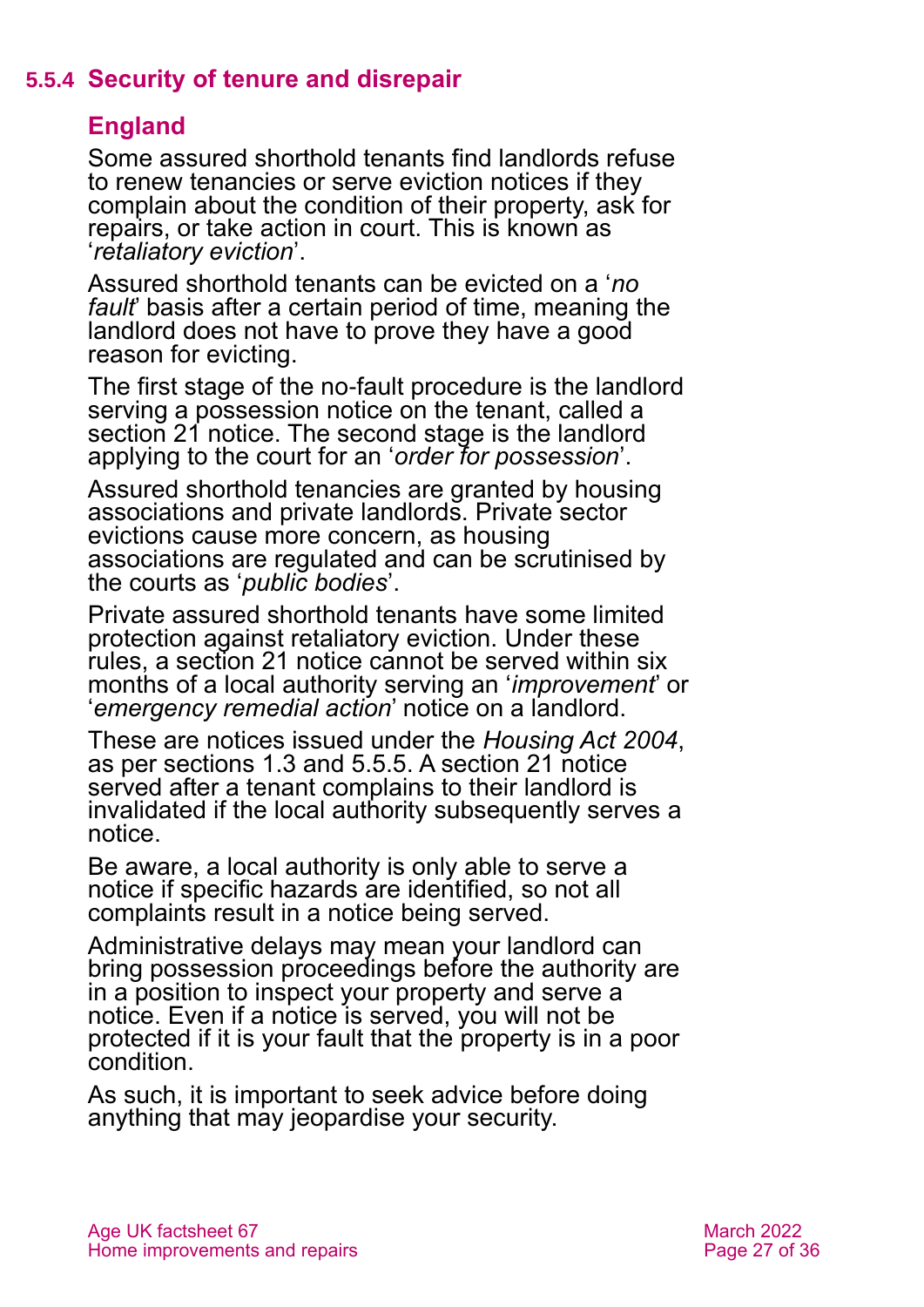#### **Wales**

From 1 December 2022, new measures to tackle retaliatory evictions will apply in Wales.

If you receive a '*no-fault*' eviction notice in response to a request for repairs, the court can refuse to make a possession order and prevent the landlord from issuing a further no-fault notice for six months.

<span id="page-27-0"></span>Contact [Age Cymru Advice](#page-34-4) for more information.

#### **5.5.5 How the local authority can help**

The local authority is responsible for dealing with health and safety risks in the local area. It is usually the Environmental Health team that does this. You can involve Environmental Health if your landlord is refusing to carry out repairs which are their legal responsibility.

If the disrepair affects your health, safety or quality of life, the authority may serve a notice requiring your landlord to take action.

If your landlord still does not carry out the repairs, the authority can take responsibility and reclaim the money from your landlord.

If you complain to the local authority about the condition of your property and are unhappy with action taken (for example, if Environmental Health fail to act on your complaint or fail to take formal action), use their formal complaints procedure. You may wish to contact a local councillor or MP.

If you are a local authority tenant, seek advice. Although the Environmental Health team should inspect your property for health and safety risks, they are unable to take formal action against their own employer.

You can take a local authority landlord to court under the *Environmental Protection Act*. An expert report from Environmental Health can be used as evidence. Alternatively, you could use your landlord's complaints procedure.

Note, you can involve Environmental Health even where an issue at your property does not fall within your landlord's legal repairing obligation.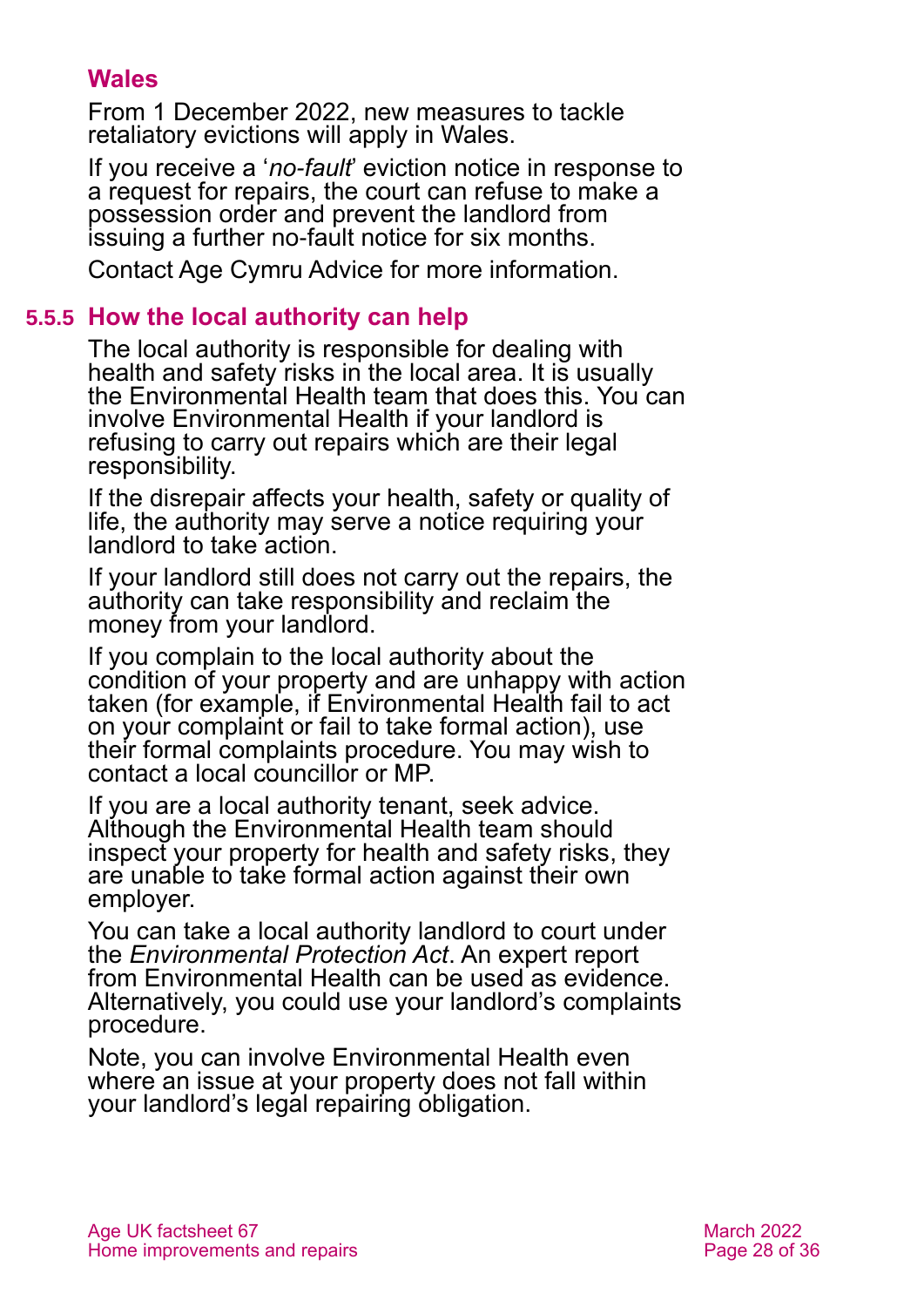This can be useful if you are not yet protected by the requirement for landlords to provide and maintain homes in a state of '*fitness for human habitation*' (see [section 5.1.2\)](#page-16-0) and your property is poorly heated or affected by damp and mould.

#### **5.5.6 Doing repairs yourself**

You can carry out or pay for repairs yourself if your landlord does not accept responsibility for works, but you have no right to be reimbursed for costs incurred. You are responsible for the quality of any repair work you carry out yourself or arrange for a professional to do.

You may be tempted to withhold rent and use the money to pay for repairs. You have a legal right to use money due as rent in this way, but only if the works fall under your landlord's repairing obligation. You must follow a very strict procedure and should always consider your security of tenure.

It is extremely risky to withhold rent in protest against your landlord's failure to undertake repairs, as even tenants with relatively high levels of security can be evicted for rent arrears. You should always seek specialist advice before doing this.

# <span id="page-28-0"></span>**6 Charities**

Some charities and trust funds can help with the cost of small repair work. There are many UK charities and trusts, from those who consider helping anyone in need to those targeting particular groups, occupations, or trades, for example ex-service personnel, members of a specific religious group, or those with a particular illness or disability. They sometimes help surviving partners and dependent children.

[Turn2Us](#page-33-1) can help you find charities to apply to.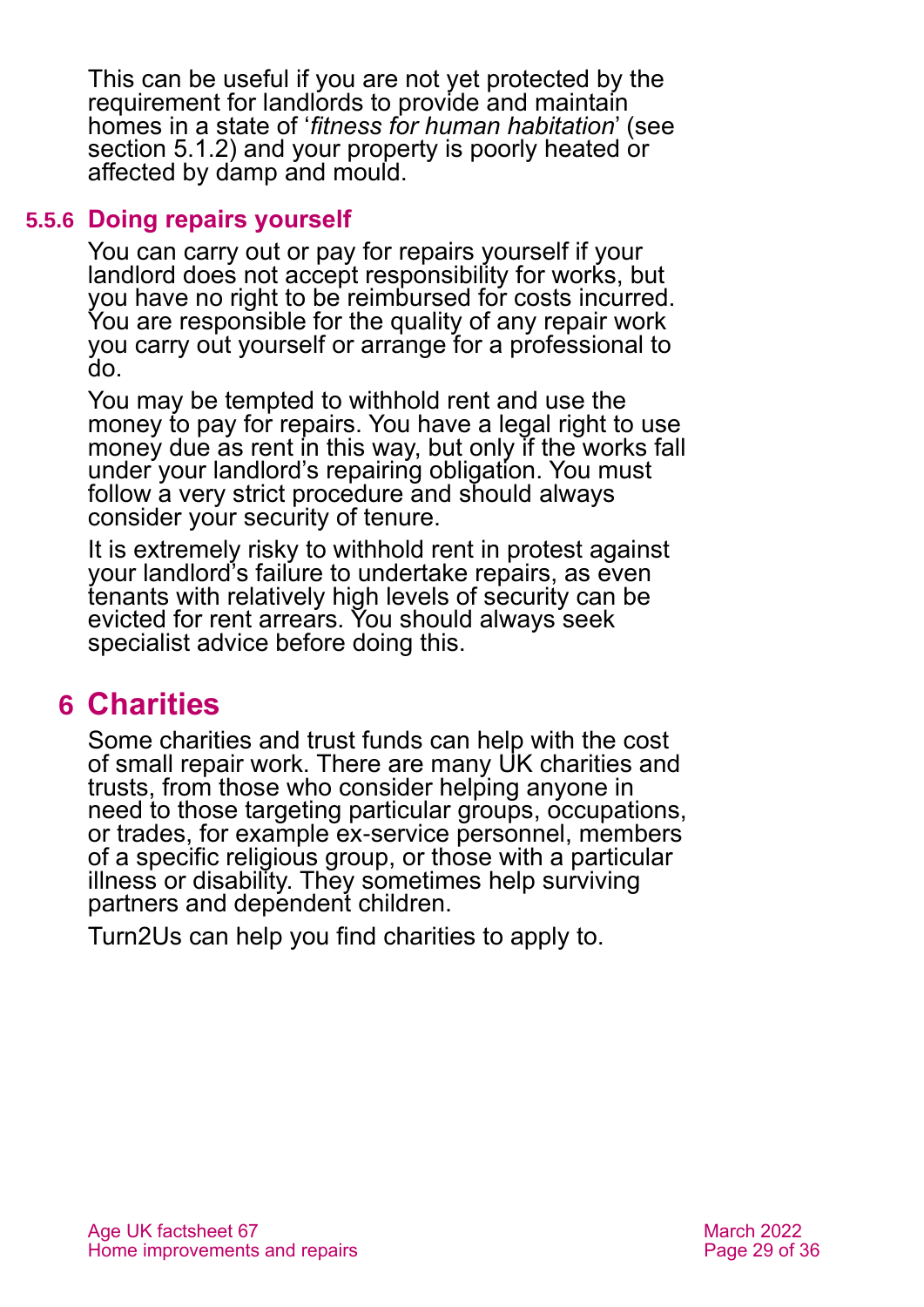# <span id="page-29-0"></span>**7 The Social Fund**

If you are on means-tested benefits, you may be able to get a Social Fund loan to help with the cost of minor home improvements. This is a '*budgeting advance*' if you receive Universal Credit and a '*budgeting loan*' if you receive other means-tested benefits. Apply at your Jobcentre Plus Office. Make sure you understand the terms of the loan and that you can meet repayment terms.

In Wales, you can also apply to [Discretionary](#page-31-3)  [Assistance Fund.](#page-31-3) For more information, see factsheet 49, *[The Social Fund, Advances of Benefit and Local](https://www.ageuk.org.uk/globalassets/age-uk/documents/factsheets/fs49_the_social_fund_advances_of_benefit_and_local_welfare_provision_fcs.pdf)  [Welfare Provision](https://www.ageuk.org.uk/globalassets/age-uk/documents/factsheets/fs49_the_social_fund_advances_of_benefit_and_local_welfare_provision_fcs.pdf)*.

### <span id="page-29-1"></span>**8 Help with interest payments on loans**

If you or your partner receive means-tested benefits, such as Pension Credit, Universal Credit, and incomerelated Employment and Support Allowance, you may be able to receive financial help towards interest payments on a loan taken out to pay for repairs or home improvements.

This is not normally available if the loan was taken out after you started claiming benefits. The following repairs and improvements may qualify:

- essential works to adapt the home for a disabled person
- ⚫ provision of a bath/shower, sink, WC, ventilation, natural light, insulation, electric lighting and sockets, drainage or damp-proofing
- ⚫ provision of facilities to prepare and cook food or store fuel or refuse
- ⚫ provision of a separate bedroom for children/young people depending on their age/gender
- repairs to heating systems
- ⚫ repairs to unsafe structural defects.

A loan also qualifies if it was taken out to:

- ⚫ cover service charges payable in relation to these repairs and improvements
- ⚫ pay off an earlier loan taken out to finance these repairs and improvements.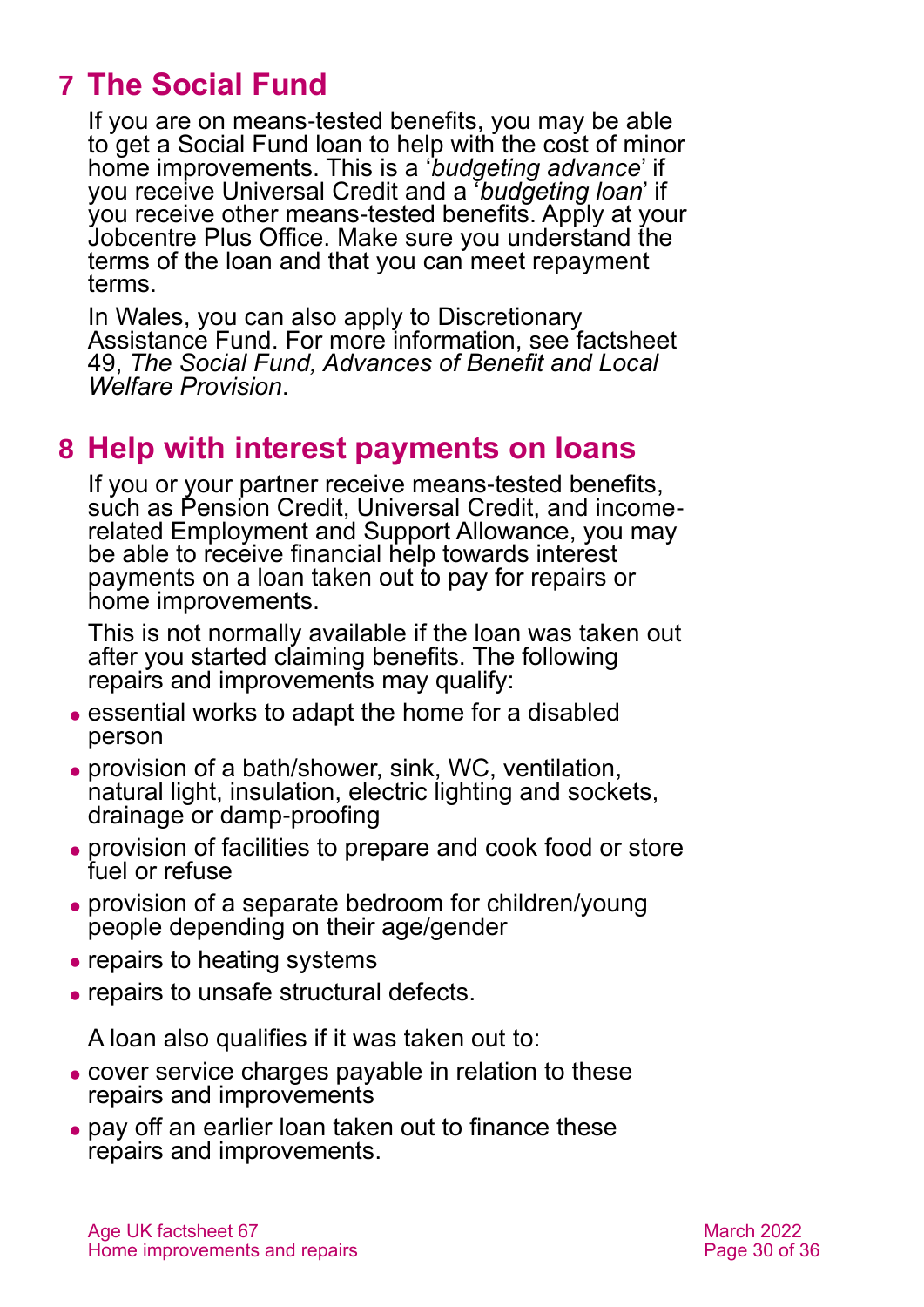Payments are based on a standard interest rate. If other adults live with you, they may be expected to contribute.

The mortgage interest support payments are made by way of compound interest loans, with a charge placed upon your property. This means that the amount that you owe increases every month and you are expected to repay the loan when your house is sold or you die.

If you are thinking about taking out a loan for home improvements when claiming benefits, seek advice before making a commitment.

# <span id="page-30-0"></span>**9 Homeowners - using your home as capital**

You might be able to release money for repairs from the equity in your home. Get independent advice from a fully qualified and experienced equity release adviser if considering this as an option.

For more information, see [factsheet 65,](https://www.ageuk.org.uk/globalassets/age-uk/documents/factsheets/fs65_equity_release_fcs.pdf) *Equity [release](https://www.ageuk.org.uk/globalassets/age-uk/documents/factsheets/fs65_equity_release_fcs.pdf)*.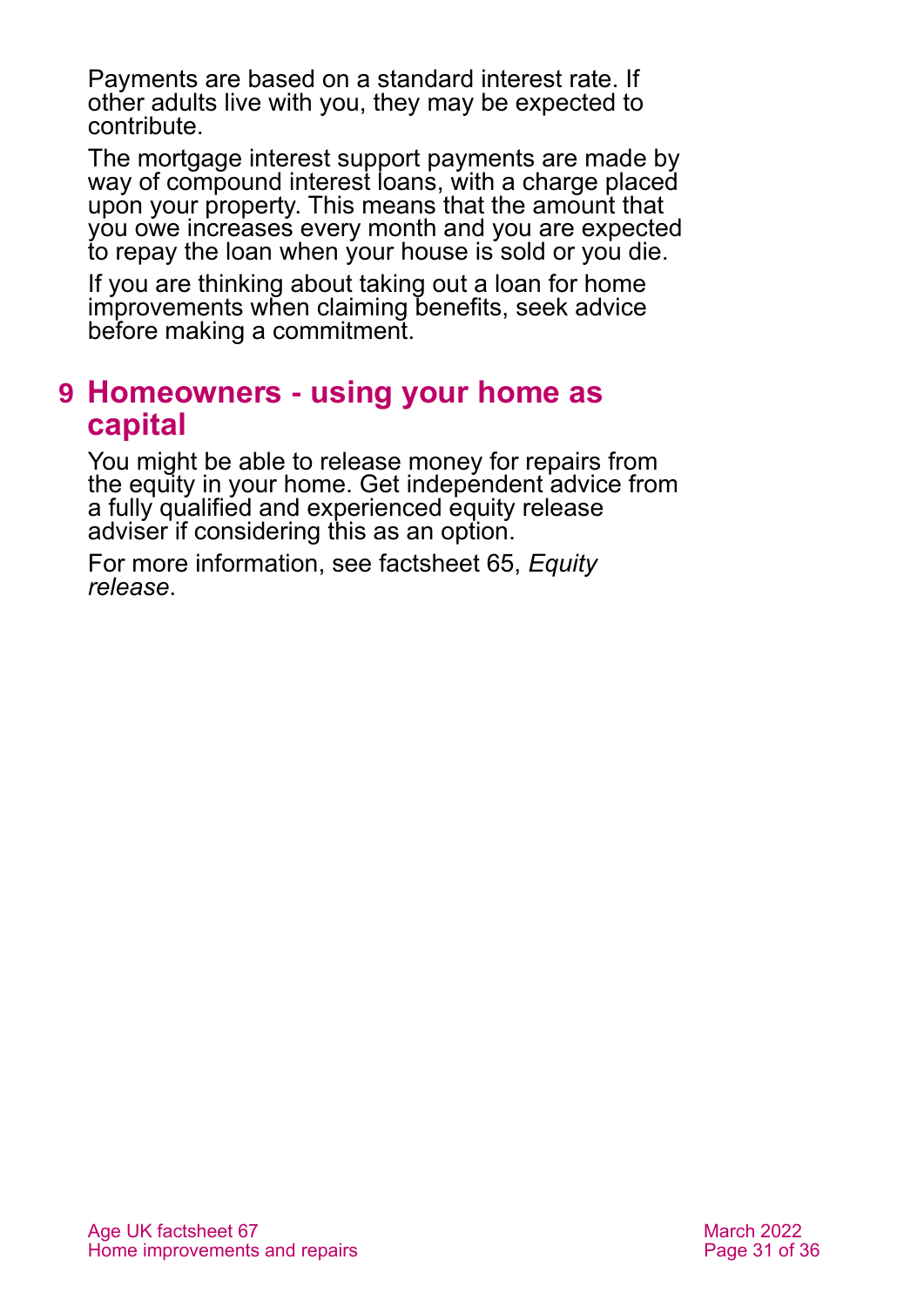# **Useful organisations**

#### <span id="page-31-0"></span>**Care & Repair Cymru**

[www.careandrepair.org.uk](http://www.careandrepair.org.uk/) Telephone 0300 111 3333

Carry out repairs, improvements and adaptations. There are local Care & Repair agencies throughout **Wales** 

#### **Citizens Advice**

England or Wales go to [www.citizensadvice.org.uk](http://www.citizensadvice.org.uk/) In England telephone 0800 144 8848 In Wales telephone 0800 702 2020

National network of advice centres offering free, confidential, independent advice, face to face or by telephone.

#### **Department for Levelling Up, Housing and Communities**

[www.gov.uk/government/organisations/department-for](https://www.gov.uk/government/organisations/department-for-levelling-up-housing-and-communities)[levelling-up-housing-and-communities](https://www.gov.uk/government/organisations/department-for-levelling-up-housing-and-communities) Telephone 0303 444 0000

Information on planning laws, tenants' rights and environmental protection relevant to England. In Wales, see [Welsh Government.](#page-33-0)

#### <span id="page-31-3"></span>**Discretionary Assistance Fund (The)**

<https://gov.wales/discretionary-assistance-fund-daf> Telephone 0800 859 5924

The Discretionary Assistance Fund (DAF) is available in Wales.

#### <span id="page-31-1"></span>**Foundations**

[www.foundations.uk.com](http://www.foundations.uk.com/) Telephone 0300 124 0315

The national body for Home Improvement Agencies in England.

#### <span id="page-31-2"></span>**Gas Safe Register**

[www.gassaferegister.co.uk/](http://www.gassaferegister.co.uk/) Telephone 0800 408 5500

Gas engineers registered to work safely and legally on gas appliances.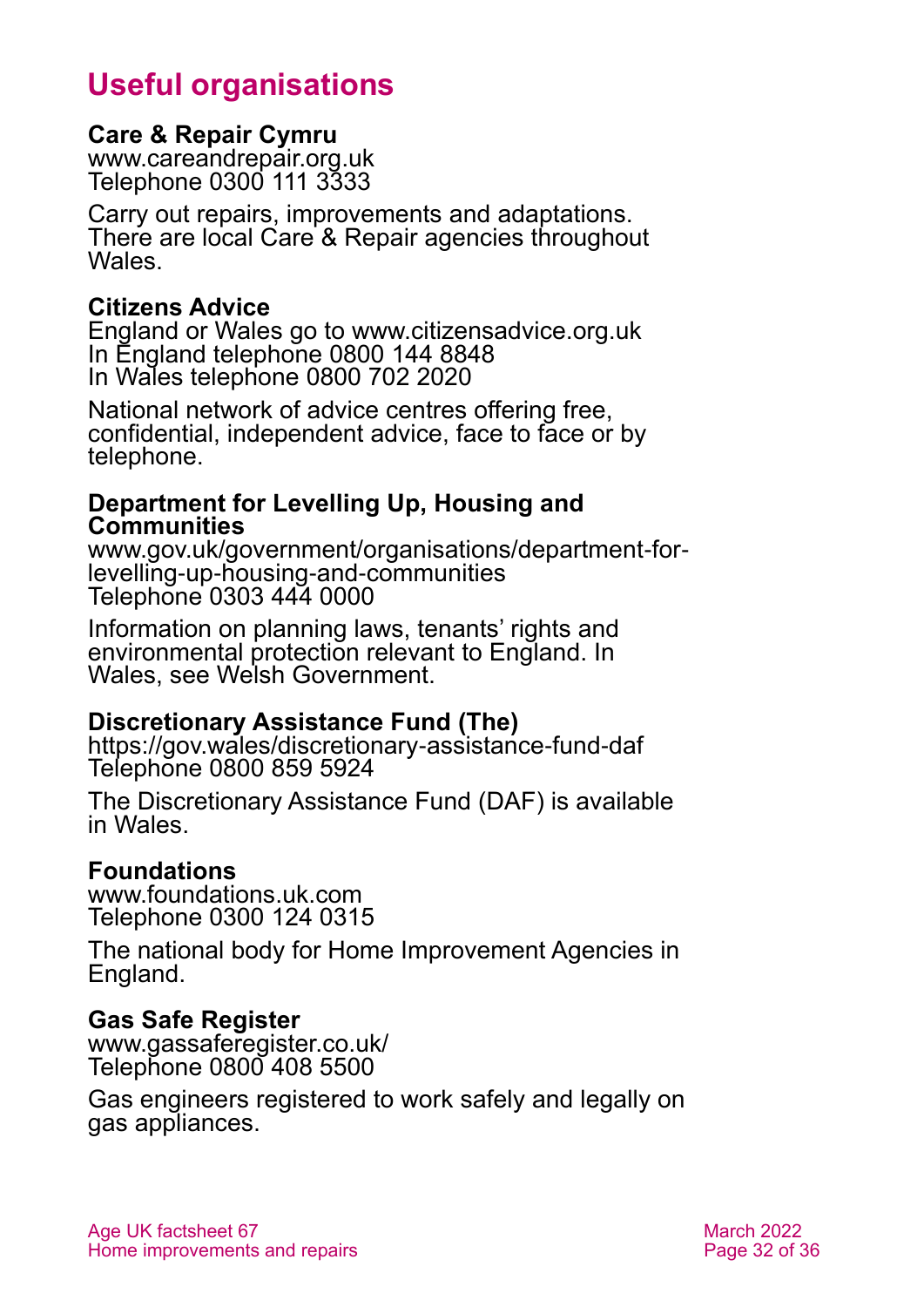#### <span id="page-32-4"></span>**Health and Safety Executive (HSE)**

[www.hse.gov.uk/index.htm](http://www.hse.gov.uk/index.htm)

The national regulator for workplace health and safety. Responsible for enforcing landlords' gas safety duties, including by serving an improvement notice, or bringing a criminal prosecution against them.

#### <span id="page-32-5"></span>**Housing Ombudsman Service (The)**

[www.housing-ombudsman.org.uk](http://www.housing-ombudsman.org.uk/) Telephone 0300 111 3000

Investigates complaints about landlords made by tenants in England. Social landlords must be members of the scheme.

# <span id="page-32-0"></span>**Local Government and Social Care Ombudsman**

[www.lgo.org.uk](http://www.lgo.org.uk/) Telephone 0300 061 0614

Investigates complaints of injustice arising from maladministration by local authorities in England.

#### <span id="page-32-1"></span>**Public Services Ombudsman for Wales**

[www.ombudsman.wales](http://www.ombudsman.wales/) Telephone 0300 790 0203

Investigates unfair or inconsiderate treatment by local authorities and social landlords/housing associations in Wales.

#### <span id="page-32-2"></span>**Regulator of Social Housing, The**

[www.gov.uk/topic/housing/social-housing-regulation](http://www.gov.uk/topic/housing/social-housing-regulation-england)[england](http://www.gov.uk/topic/housing/social-housing-regulation-england) Telephone 0300 1234 5225

Sets standards providers must meet, but only intervenes in cases of serious detriment that have caused, or are likely to cause, harm.

#### **Shelter**

[www.shelter.org.uk](http://www.shelter.org.uk/) Telephone 0808 800 4444 (free call)

National charity providing telephone advice to people with housing problems.

#### <span id="page-32-3"></span>**Shelter Cymru**

[www.sheltercymru.org.uk](http://www.sheltercymru.org.uk/) Telephone 08000 495 495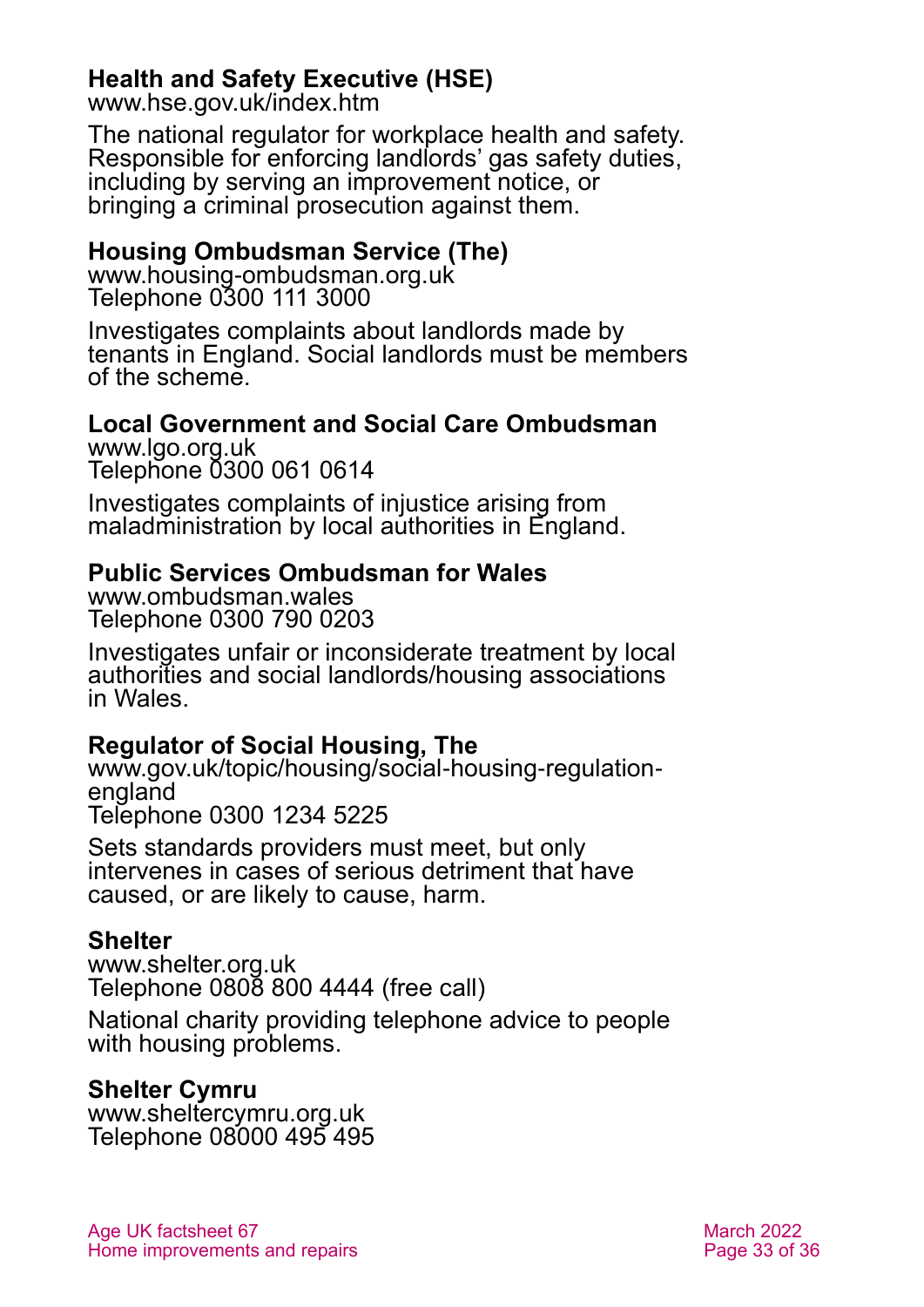### <span id="page-33-1"></span>**Turn2Us**

[www.turn2us.org.uk/](http://www.turn2us.org.uk/)

Helps people access money available through benefits and grants.

#### <span id="page-33-0"></span>**Welsh Government**

[www.gov.wales](http://www.gov.wales/) **Error! Hyperlink reference not valid.** Telephone 0300 060 4400

The devolved government for Wales. Amongst other powers, the Welsh Government has responsibility for the regulation of social housing in Wales. Their website has information on housing legislation in Wales.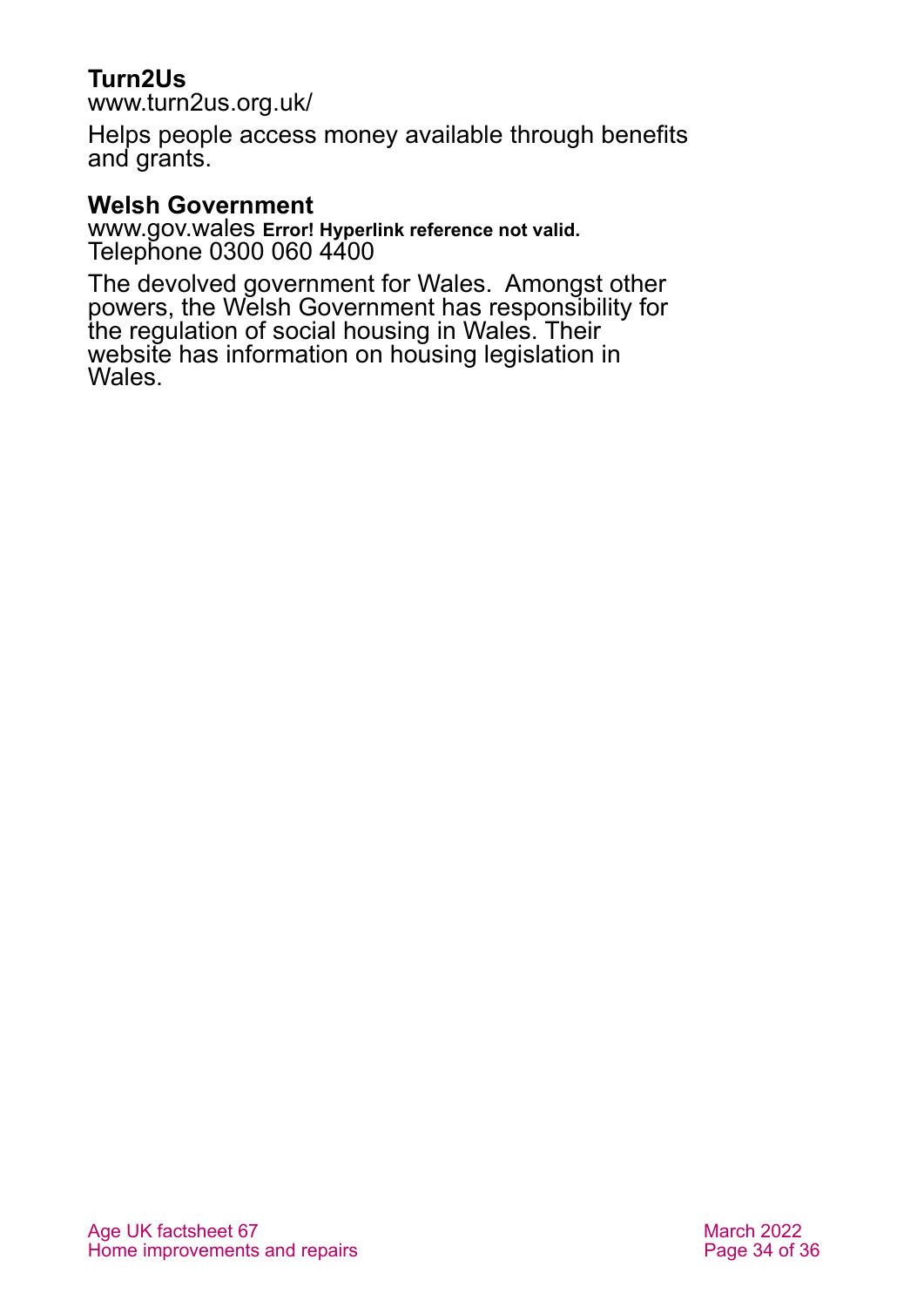# **Age UK**

Age UK provides advice and information for people in later life through our Age UK Advice line, publications and online. Call Age UK Advice to find out whether there is a local Age UK near you, and to order free copies of our information guides and factsheets.

#### <span id="page-34-1"></span>**Age UK Advice**

[www.ageuk.org.uk](http://www.ageuk.org.uk/) 0800 169 65 65 Lines are open seven days a week from 8.00am to 7.00pm

#### <span id="page-34-3"></span>**In Wales contact**

<span id="page-34-4"></span>**Age Cymru Advice**

[www.agecymru.org.uk](http://www.agecymru.org.uk/) 0300 303 4498

#### <span id="page-34-0"></span>**In Northern Ireland contact**

**Age NI** [www.ageni.org](http://www.ageni.org/) 0808 808 7575

#### **In Scotland contact**

<span id="page-34-2"></span>**Age Scotland** [www.agescotland.org.uk](http://www.agescotland.org.uk/) 0800 124 4222

# **Support our work**

We rely on donations from our supporters to provide our guides and factsheets for free. If you would like to help us continue to provide vital services, support, information and advice, please make a donation today by visiting [www.ageuk.org.uk/donate](http://www.ageuk.org.uk/donate) or by calling 0800 169 87 87.